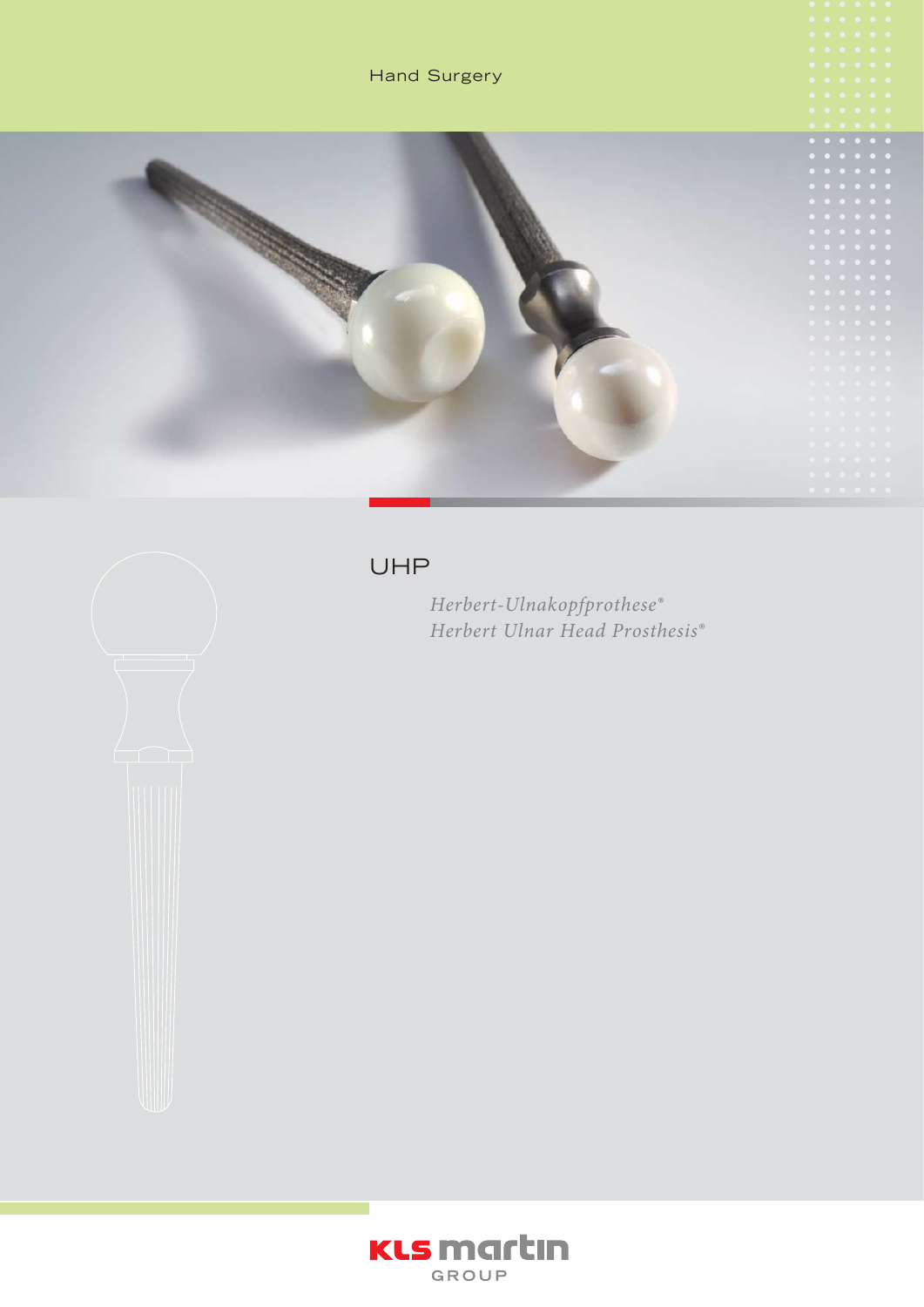# Störungen des distalen Radioulnargelenkes und Notwendigkeit einer Ulnakopfprothese

*Timothy -J. Herbert/Jörg van Schoonhoven*

# Disorders of the Distal Radio-Ulnar Joint and the Need for a New Ulnar Head Prosthesis

*Timothy -J. Herbert/Jörg van Schoonhoven*

#### *Einleitung*

Störungen des distalen Radioulnargelenkes sind häufig. Klinisch steht eine schmerzhafte Einschränkung der Unterarmdrehung mit Kraftverlust und möglicher Instabilität des distalen Radioulnargelenkes im Vordergrund. Ziel der chirurgischen Behandlung muss die Wiederherstellung einer schmerzfreien Unterarmdrehung bei gleichzeitiger Stabilität des distalen Radioulnargelenkes sowie des ulnaren Handgelenkkompartimentes sein. Bis heute gibt es kein einziges chirurgisches Verfahren, das sowohl eine schmerzfreie Unterarmrotation garantiert als auch gleichzeitig eine Längendiskrepanz von Radius und Ulna oder eine Instabilität behebt. Aus diesem Grunde ist die Behandlung des distalen Radioulnargelenkes bislang umstritten.

Die Ulnakopfprothese wurde entwickelt, um eine schmerzfreie Beweglichkeit wiederherzustellen. Zur selben Zeit kann unter Verwendung der Ulnakopfprothese das Längenverhältnis von Radius und Ulna wiederhergestellt werden. Die Stabilität des distalen Radioulnargelenkes wird durch eine Weichteilrekonstruktion unter Verwendung eines speziellen ulnargestielten Weichteillappens mit gleichzeitiger Rekonstruktion des ulnokarpalen Komplexes (TFCC) erreicht.

#### *Anatomie*

Das distale Radioulnargelenk ist ein flachschaliges Kugelgelenk zwischen dem Ulnakopf und der Incisura ulnaris des Radius. Dieses Gelenk ermöglicht eine Unterarmrotation von 180° (Radius um Ulna, Abb. 1), die für den normalen, uneingeschränkten Gebrauch der Hand entscheidend ist.

Der ulnokarpale Bandkomplex fungiert als Puffer zwischen Ulnakopf und proximaler Handwurzelreihe. Seine starken Ansatzstellen an der Basis des Processus styloideus ulnae und der Kapsel des distalen Radioulnargelenkes machen ihn zusätzlich zum Hauptstabilisator des distalen Radioulnargelenkes. In ähnlicher Weise gehen seine distalen Ausläufer in die Handgelenkskapsel über und bewirken so eine ulnarseitige Stabilisierung der Handwurzel am Handgelenk. Dies ermöglicht am ulnokarpalen Gelenk eine freie Beugung, Streckung, ulnare und radiale Deviation.

Bowers (1991) gibt einen hervorragenden Überblick über die anatomischen Verhältnisse mit einer Beschreibung der Funktion des distalen Radioulnargelenkes bei normalem sowie instabilem Handgelenk.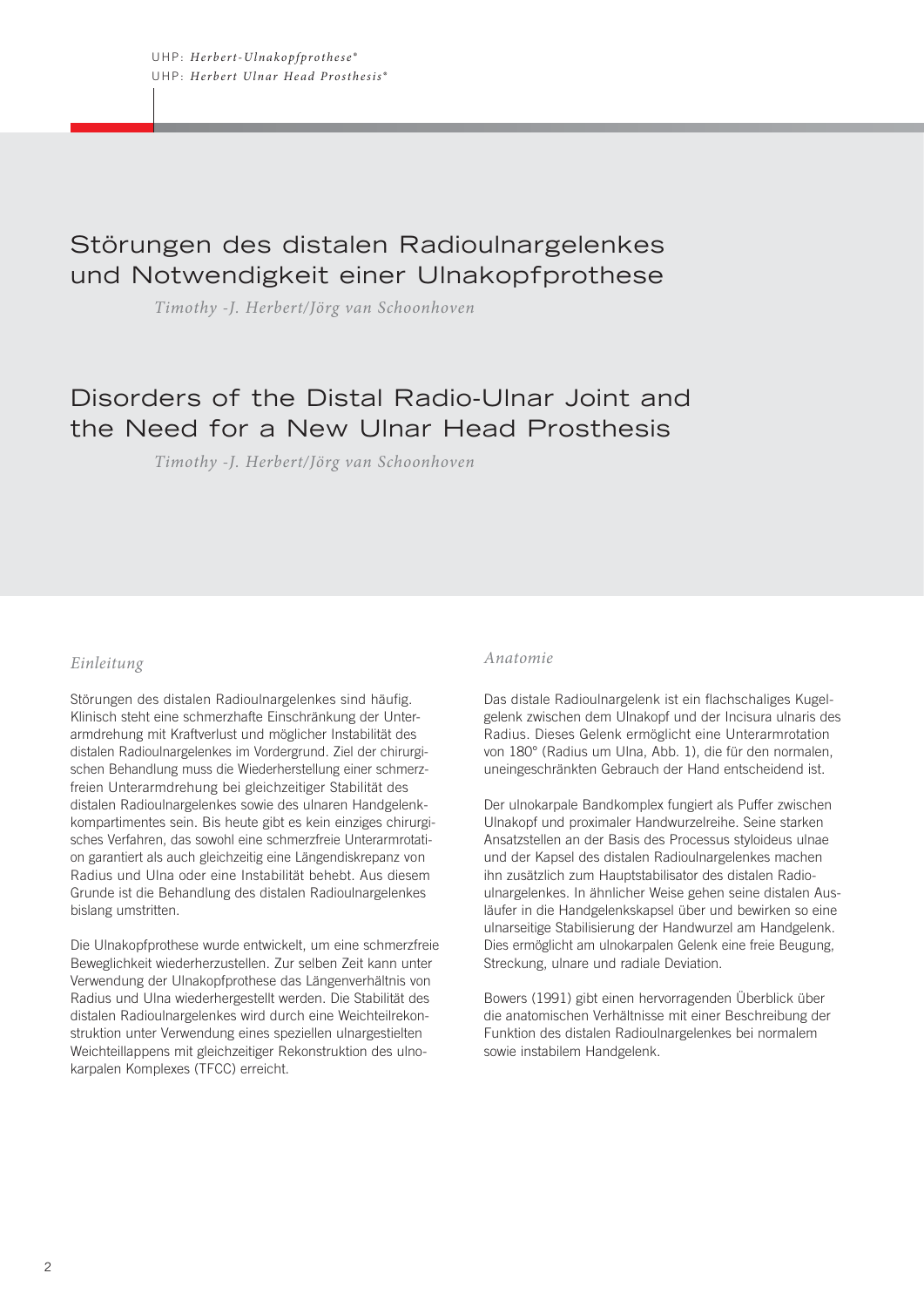

Abb. 1: Rotation des Radius um die Ulna Aus: Bowers WH: Das distale Radioulnargelenk. In: Green DP, ed Operative Hand Surgery. 2nd. ed. New York: Churchill Livingston, 1988: 939-990. Fig. 1: Rotation of the radius on the ulna. From: Bowers WH The distal radio-ulnar joint. In: Green DP, ed Operative Hand Surgery. 2<sup>nd</sup>. ed. New York: Churchill Livingston, 1988: 939-990.

# *Introduction*

Disorders of the distal radio-ulnar joint (DRUJ) are common and are usually associated with pain, weakness, instability and loss of forearm rotation. The aim of surgical treatment is to restore a painfree range of forearm rotation with a stable ulna and wrist. Today, there is no single surgical procedure which can be guaranteed to restore painfree rotation and at the same time correct any underlying instability of length discrepancy. For this reason treatment of the DRUJ remains controversial.

The ulnar head prosthesis has been designed to restore painfree forearm rotation at the same time as any length discrepancy is corrected, stability is achieved by means of a simple soft tissue repair (so called "ulnar-flap"), which is combined with a reconstruction of the triangular fibro-cartilage complex (TFCC).

#### *Anatomy*

The DRUJ consists of a shallow "ball and socket" articulation between the head of the ulna and the sigmoid fossa of the radius. This articulation allows for 180 degrees of forearm rotation (radius on ulna, Fig. 1), which is essential for normal function of the hand.

The TFCC acts as a cushion between the head of the ulna and the proximal row of the carpus. By means of its strong soft tissue attachments to the apex of the ulnar head and the capsule of the DRUJ, it is also the major stabiliser of the DRUJ. Similarly, its distal expansions merge with the wrist capsule to stabilise the ulnar side of the carpus on the wrist. It allows for a free range of flexion, extension, ulnar deviation and radial deviation at the ulno-carpal joint.

Bowers (1991) provides an excellent review of the anatomy and function of the DRUJ in the normal and unstable wrist.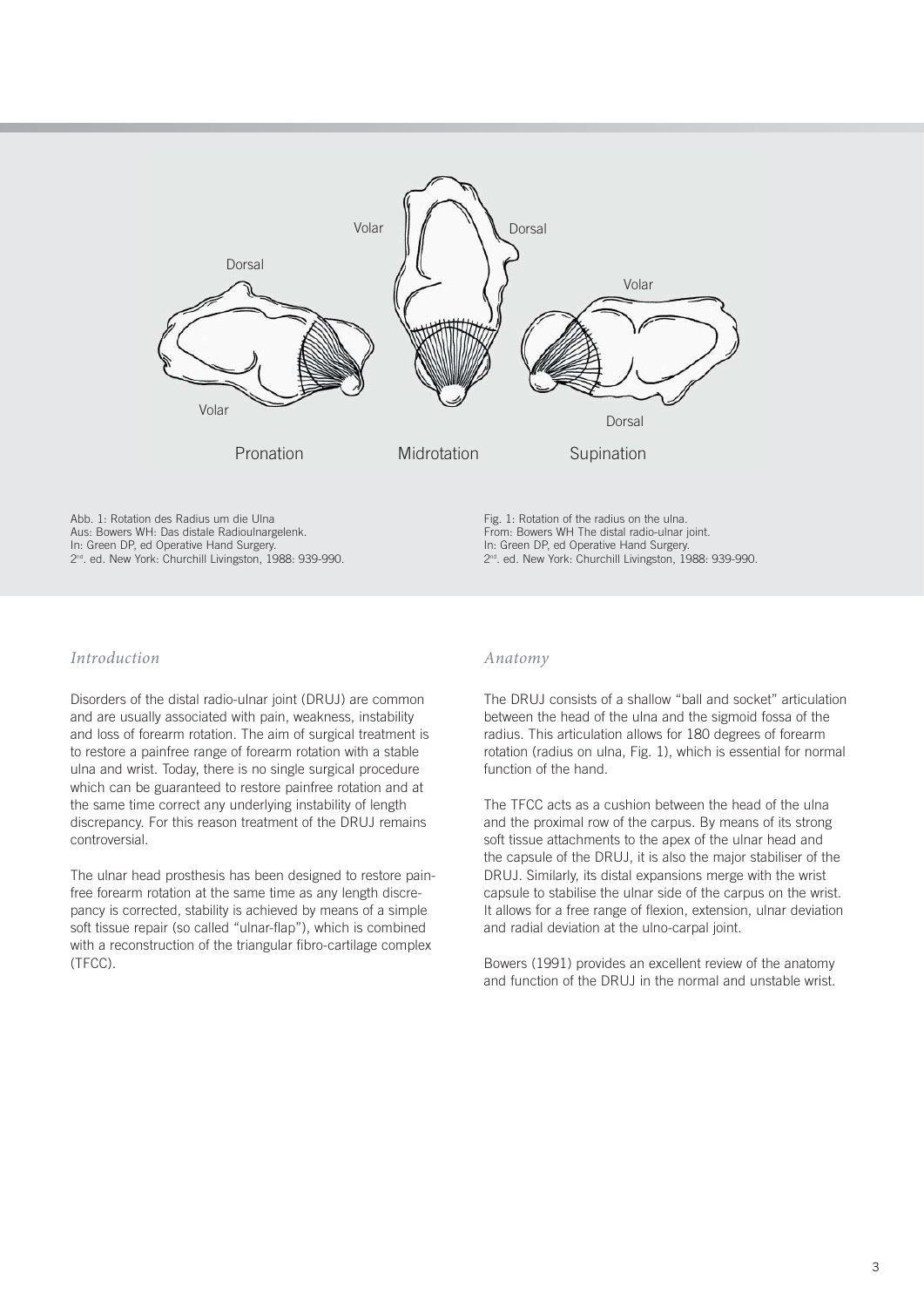# *Erkrankungen des distalen Radio ulnargelenkes*

Jeder Kongruitätsverlust zwischen Incisura ulnaris des Radius und Ulnakopf hat eine schmerzhafte Einschränkung der Unterarmdrehung zur Folge und führt in der Regel langfristig zur Arthrose des distalen Radioulnargelenkes. Dies kann verschiedene Ursachen haben: angeborene Deformitäten wie die Madelung'sche Deformität, Radiusfrakturen, rheumatoide Arthritis oder degenerative Arthrose als Folge von Einrissen im ulnokarpalen Bandkomplex.

Einrisse im ulnokarpalen Bandkomplex treten extrem häufig auf, vor allem bei Patienten mit einer Ulna-Plus-Situation (81%, Palmer und Werner 1981). Solche Einrisse können von einem akuten oder chronischen Trauma herrühren und verursachen Schmerzen und Bewegungsverlust am ulnaren Handgelenk.

Ein Kontinuitätsverlust des ulnokarpalen Bandkomplexes führt zu einer Instabilität sowohl des distalen Radioulnargelenkes als auch des ulnokarpalen Gelenkes. Im Laufe der Zeit entwickelt sich daraus zumeist eine fixierte Deformität mit der Konsequenz einer sekundären Arthrose.

Mit zunehmendem Funktionsverlust des ulnokarpalen Bandkomplexes geht das normale Alignement von Radius und Ulna verloren. Die dadurch bedingte radiologisch zunehmende Ulna-Plus-Situation am ulnokarpalen Handgelenk führt zum Anschlagen des Ulnakopfes gegen den Os triquetrum und Os lunatum. Dieses sogenannte Impaction-Syndrom kann eine lunotriquetrale Instabilität mit ulnokarpaler Arthrose hervorrufen. Die häufigste Ursache für diesen Prozess stellt die distale Radiusfraktur dar. Die gleichzeitige Abrissfraktur des Processus styloideus ulnae kann zu einer funktionellen Instabilität des ulnokarpalen Bandkomplexes führen. Am häufigsten führt jedoch eine in Fehlstellung verheilte distale Radiusfraktur zu einer sekundären Ulna-Plus-Deformität. Gelegentlich kann zusätzlich die direkte Beschädigung der Incisura ulnaris zur Entwicklung einer sekundären Arthrose des distalen Radioulnargelenkes führen.

Eine weitere Ursache ist die traumatische Luxation des distalen Radioulnargelenkes, gelegentlich in Verbindung mit einer Radiusköpfchen-Fraktur und Verletzung der Membrana inter-ossea (Essex-Lopresti-Läsion).

Andere Ursachen, die die Funktion des distalen Radioulnargelenkes und ulnokarpalen Bandkomplexes betreffen, sind Wachstumsstörungen (Madelung'sche Deformität), primäre Arthrose des distalen Radioulnargelenkes, Stoffwechsel störungen (z.B. Gicht) oder die rheumatoide Arthritis.

Zudem zeigt sich bei vielen Patienten eine schmerzhafte In stabilität infolge vorausgegangener Operationen am distalen Radioulnargelenk.

# *Disorders of the DRUJ*

Any loss of congruity between the sigmoid fossa and the ulnar head will result in painful loss of forearm rotation. Causes include congenital abnormalities such as Madelung's deformity, radial fractures, inflammatory arthritis or degenerative arthrosis as a consequence of tears of the TFCC.

Tears of the TFCC are extremely common, particularly in patients with ulnar plus variance (81%, Palmer and Werner 1981). Tears may be due to acute or chronic trauma, and lead to pain and loss of motion in the ulnar side of the wrist; loss of integrity of the TFCC results in instability of both the DRUJ and the ulno-carpal joint. In time, this is likely to become a fixed deformity leading to secondary osteoarthritis.

As the TFCC fails, the normal alignment between the distal radius and ulna is lost and x-rays will show evidence of increasing ulnar plus deformity to the extent that the ulna starts to impact on the lunate and/or triquetrum. This impaction may result in triquetro-lunate instability and ulno-carpal osteoarthritis.

The commonest cause of these problems is fracture of the distal radius. This may be associated with avulsion fracture of the ulnar styloid process, leading to functional instability of the TFCC. More commonly, radial malunion results in a secondary ulnar plus deformity. Occasionally direct damage to the sigmoid fossa may lead to the development of secondary osteo-arthritis.

Furthermore trauma may result in acute dislocation of the DRUJ itself, often in association with radial head fracture and tear of the interosseous membrane (Essex-Lopresti lesion).

Other conditions affecting the DRUJ and TFCC include growth disorders (Madelung's deformity), primary osteoarthritis, metabolic disorders (e.g. gout), rheumatoid arthritis. Finally, many patients present with painful instability following previous surgical procedures on the DRUJ.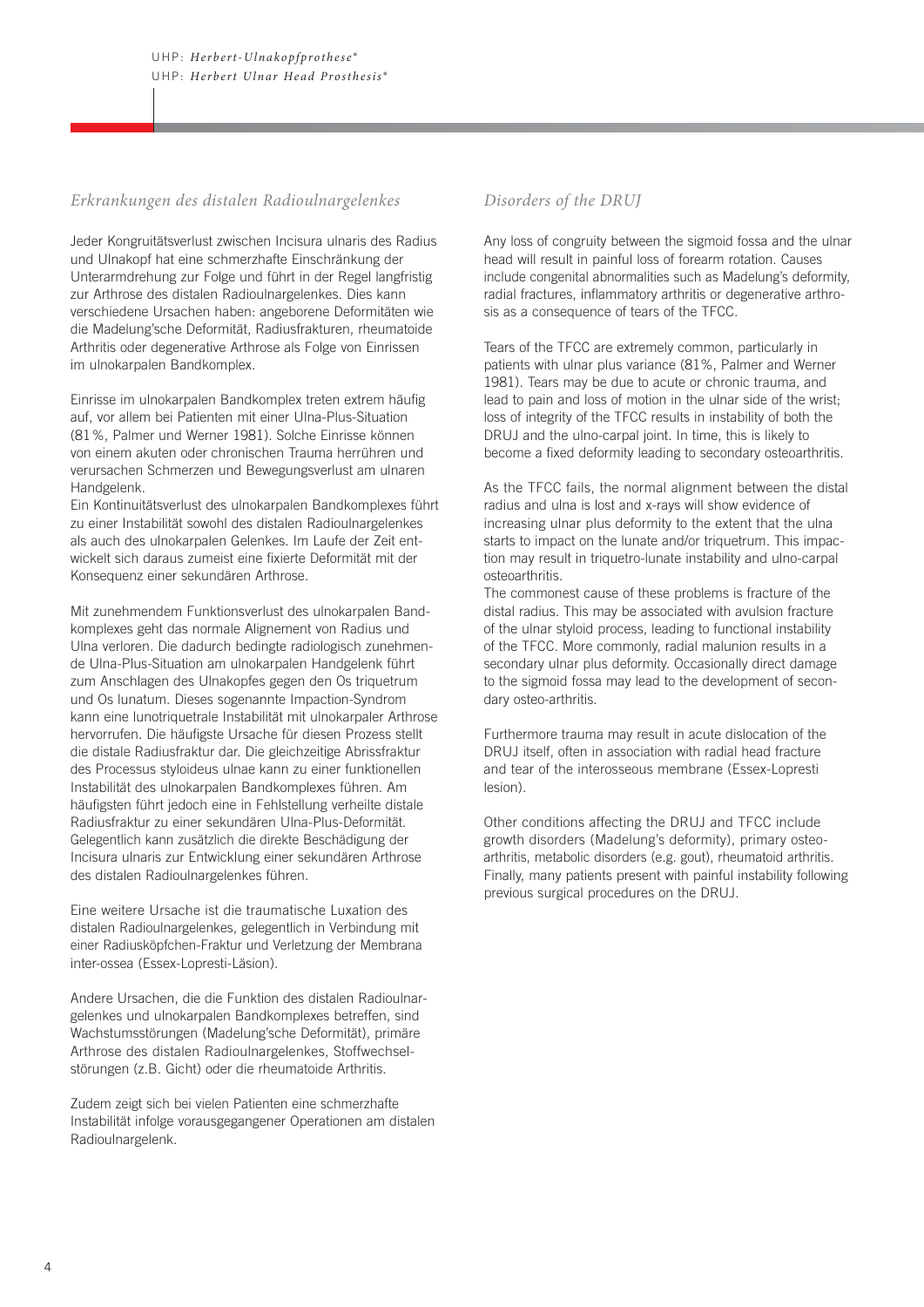

**Abb. 1:** Ulnakopfresektion nach Darrach. R=Radius, U=Ulna, T=Triquetrum **Fig. 1:** Darrach's procedure. R=radius, U=ulna, T=triquetrum *Derzeit gebräuchliche Operationsverfahren bei Störungen des distalen Radioulnargelenkes*

1. Die Exzision des Ulnakopfes nach Darrach (Tulipan et al. 1991, Abb. 1) destabilisiert den ulnokarpalen Bandkomplex. Die Abwesenheit des Ulnakopfes führt oftmals zu einem schmerzhaften radioulnaren Impin-

gement.

*Current operations for DRUJ disorders*

1. Excision of the ulnar head (Darrach's procedure Tulipan et al. 1991, Fig. 1) destabilizes the TFCC leading to ulno-carpal and radio-ulnar instability. Absence of the ulnar head often results in painful radio-ulnar impingement.



**Abb. 2:** Hemiresektions-Interpositions-Technik nach Bowers mit Längenkorrektur der Ulna.

**Fig. 2:** Bowers' procedure with correction of ulnar length

2. Beim Verfahren von Bowers (Bowers 1985, Abb. 2) können einige der beim Darrach-Verfahren auftretenden Probleme vermieden werden. Indem die Verbindung des ulnokarpalen Bandkomplexes mit dem Processus styloideus ulnae erhalten bleibt, ist ein gewisses Maß an Stabilität gegeben. Allerdings ist die Weichteilinterposition zwischen Incisura ulnaris des Radius und Ulna- Resektionsfläche selten kräftig genug, um eine parallele Ausrichtung von Radius und Ulna zu gewährleisten, was letztendlich wiederum zur ulnokarpalen und radio-ulnaren Instabilität führt. Außerdem kommt es im Falle einer Ulna-Plus-Situation zu einem ulnokarpalen Impaction, sofern nicht gleichzeitig auch die Ulna verkürzt wird.

2. Bowers procedure (Bowers 1985, Fig. 2) attempts to overcome the problems associated with Darrach's procedure as outlined above. By preserving the attachment of the TFCC to the ulnar styloid process, some stability is retained. However, soft tissue interposition between the sigmoid fossa and the resected surface of the ulna is seldom strong enough to prevent some degree of ulno-carpal and radio-ulnar instability, due to loss of the normal alignment between the radius and the ulna. Furthermore, in cases of ulnar plus variance, ulno-carpal impaction will occur unless the ulna is shortened at the same time.



**Abb. 3:** Arthrodese des distalen Radioulnargelenkes mit Segment resektion aus der distalen Ulna nach Sauve-Kapandji.

**Fig. 3:** Sauve-Kapandji procedure

Sauve-Kapandji (Sanders et. al. 1991, Abb. 3) in korrekter Weise wird ein ulnokarpales Impaction vermieden, wobei gleichzeitig der ulnokarpale Bandkomplex funktionsfähig bleibt. Die Wiederherstellung der Rotation wird hier allerdings auf Kosten einer instabilen Ulna-Pseudoarthrose erkauft, die in der Regel zu einem schmerzhaften radio-ulnaren Impingement führt. Außerdem ist die exakte Positionierung der distalen radio-ulnaren Arthrodese problematisch, was dazu führt, dass viele Patienten persistierende ulnokarpale Probleme im Sinne eines Impaction-Syndroms behalten.

3. Bei Durchführung der Operation nach

3. The Sauve-Kapandji procedure (Sanders et. al. 1991, Fig. 3), if performed correctly, will relieve any ulno-carpal impaction whilst maintaining function of the TFCC. However, rotation is only restored at the expense of an unstable ulnar pseudoarthrosis which commonly results in painful radio-ulnar impingement. Furthermore the exact positioning of the radio-ulnar fusion is difficult, with the result that many patients still have ulno-carpal impaction and TFCC problems.



Abb. 4: Der "ulnargestielte Weichteillappen". Aus: "Stanley D. und T.J. Herbert, The Swanson Ulnar Head Prosthesis for post-traumatic disorders of the distal radio-ulnar joint", Journal of Hand Surgery, 1992, 17b, S. 682-688.

**Fig. 4:** The "ulnar-flap". From Stanley D. Herbert TJ. "The Swanson Ulnar Head Prosthesis for post-traumatic disorders of the distal radio-ulnar joint". J. Hand Surg. 1992; 17b: 682-688

4. Der Ulnakopfersatz durch Silikonplatzhalter (Swanson 1973) wurde entwickelt, um eine radioulnare Instabilität nach erfolgter Ulnakopfresektion zu verhindern. Durch die zuvor beschriebenen Operationsmodifikationen (Stanley und Herbert 1992, Abb. 4) ermöglicht dieses Verfahren auch eine Rekonstruktion des ulnokarpalen Bandkomplexes mit Beseitigung der ulnokarpalen Instabilität. Der hohe Silikonabrieb mit Silikonsynovitis sowie der häufige Prothesenbruch führten dazu, dass viele dieser Prothesen wieder entfernt werden mussten, was letztendlich wie der eine schmerzhafte ulnokarpale Instabilität zur Folge hatte.

4. Silastic ulna head replacement (Swanson 1973) was designed to prevent radio-ulnar instability following ulnar head resection. With modifications previously described (Stanley and Herbert 1992, Fig. 4) it may also allow for reconstruction of the TFCC and restoration of ulno-carpal instability. However, the silastic prosthesis is subject to excessive wear which may be complicated by the development of silicone synovitis. Many of these prostheses have had to be removed resulting in painful ulno-carpal instability.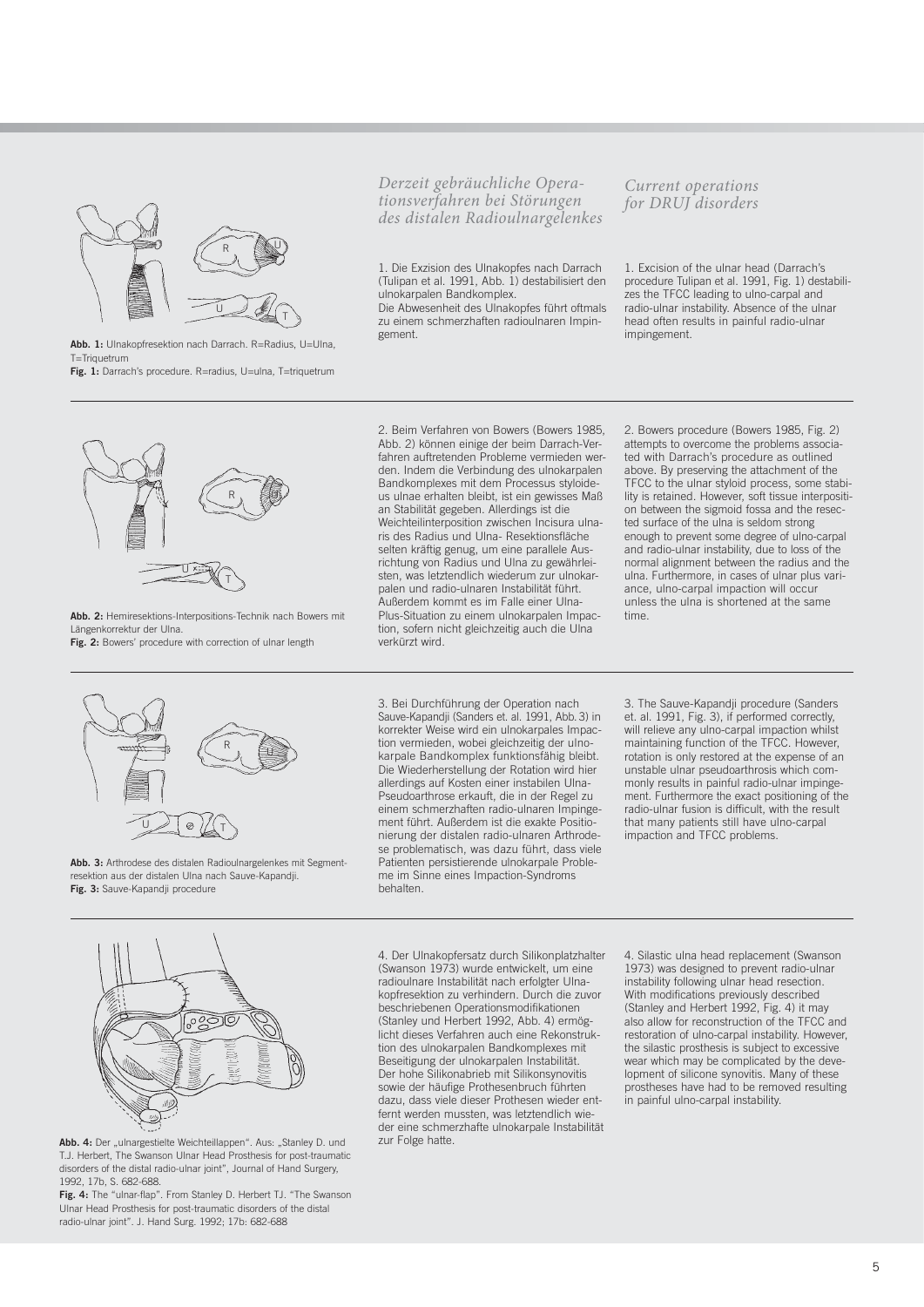Die zur Zeit von den meisten Chirurgen favorisierten Verfahren sind sicherlich die HIT nach Bowers sowie die Arthrodese des distalen Radioulnargelenkes mit Segmentresektion aus der Ulna nach Sauve-Kapandji. Die Indikation zur Ulnakopfresektion nach Darrach ist lediglich noch für Patienten mit geringen Anforderungen an das Handgelenk gegeben (z.B. bei rheumatoider Arthritis). Die Swanson-Prothese findet aufgrund der zuvor geschilderten Problematik keine Anwendung mehr.

Bei korrekter Ausführung und bei richtiger Patientenselektion können sicherlich alle der vorher beschriebenen Verfahren zufriedenstellende Ergebnisse erbringen. Viele Patienten sind jedoch mit den Operationsergebnissen unzufrieden und erwarten entsprechend ihren Beschwerden eine Lösung, welche die Stabilität und Kraft wiederherstellt und eine schmerzfreie Unterarmdrehung ermöglicht. Aus diesen Gründen haben wir eine neue Ulnakopfprothese mit einem rekonstruktiven Operationsverfahren entwickelt, welches die Revision unbefriedigender Ergebnisse nach vorangegangenen Eingriffen am distalen Radioulnargelenk ermöglicht und die Problematik bei Verwendung der bisher zur Geltung kommenden Operationsverfahren vermeidet. Bei diesem Verfahren wird die Funktion des ulnokarpalen Bandkomplexes wiederhergestellt und die Prothese wird über einen ulnargestielten Kapsel-Retinakulum-Weichteillappen stabilisiert.

# *Entwicklung der Prothese*

Zunächst wurden vom Autor in Zusammenarbeit mit dem Department of Biomechanical Engineering der Universität von New South Wales biomechanische Studien durchgeführt. Anschließend wurde anhand von röntgenologischen und computertomographischen Messungen an 100 normalen Handgelenken die notwendigen Prothesenschaft- und Kopfgrößen ermittelt. Dabei ergab sich, dass drei unterschiedliche Schaftdurchmesser und drei verschiedene Kopfgrößen genügen, um die gesamte Bandbreite abzudecken. Im Rahmen dieser Untersuchungen ergab sich die Notwendigkeit für eine Revisionsprothese mit aufgebauter Prothesen-Halslänge, um eine durch vorangegangene Operationen starke Verkürzung der Ulna auszugleichen.

Als beste Lösung erschien eine zementfreie Verankerung des Prothesenschaftes in der Ulna. Die Schaftoberfläche wurde durch eine aufgerauhte Reintitanbeschichtung vergrößert, so dass eine Osteointegration gefördert wird. Um eine beliebige Kombination der verschiedenen Schaft- und Kopfgrößen zu ermöglichen, können die beiden Kompo-nenten aufgrund der Konusverbindung wahlweise zusammengesetzt werden. Der Kopf ist größenmäßig der Incisura ulnaris angepasst und stellt die parallele Ausrichtung von Radius und Ulna wieder her. Gleichzeitig verschafft der Ulnakopf dem rekonstruierten Weichteillappen die notwendige Spannung, damit dieser seine stabilisierende Funktion wahrnehmen kann. Das distale Kopfende ist konkav geformt, um übermäßigen Druck auf die Unterseite des ulnokarpalen Bandkomplexes zu vermeiden. Als Material für den Prothesenkopf wurde Keramik gewählt, weil es die größte Bioverträglichkeit und für eine Hemiresektionsarthroplastik die besten biomechanischen Voraussetzungen erfüllt.

Wir hielten es nicht für notwendig, die Prothese mit Verankerungsstellen für die Weichteile zu versehen (insbesondere einen Processus styloideus ulnae nachzuformen), da durch die Rekonstruktion des Weichteillappens über dem Prothesenkopf erfahrungsgemäß dem ulnokarpalen Bandkomplex hinreichend Spannung verliehen wird, um sowohl das distale Radio-ulnargelenk als auch das ulnokarpale Gelenk zu stabilisieren (Abb. 5).

Es wurde ein einfaches und elegantes Instrumentarium entwickelt, das die Implantation der Prothese erleichtert und eine exakte Längenkorrektur sowie größenmäßige Anpassung der Prothese ermöglicht.

At the present time, most surgeons prefer either the Bowers or the Sauve-Kapandji procedure. Darrach's procedure is normally reserved for low demand patients (e.g. rheumatoid arthritis), whilst the Swanson pros-thesis is no longer available and has fallen out of favour. When correctly carried out, and in the appropriate patients, any of the before mentioned procedures can produce reasonably satisfactory results. However, there are many patients who are unhappy with the results of surgery and who are seeking a suitable revision procedure to restore stability and painfree rotation at the DRUJ.

It is for these reasons that we sought to develope a new ulnar head prosthesis which, combined with a careful reconstruction of the TFCC and the use of an ulnar based capsulo-retinacular flap, could overcome all of the shortcomings associated with previous surgical procedures.

# *Design of the prosthesis*

Preliminary biomechanical studies were carried out by the Author in conjunction with the Department of Biomechanical Engineering at the University of New South Wales. Stem and head dimensions were determined by x-ray and CT-Scan measurements on 100 normal wrist joints. It was found that the full range could be covered by having 3 stem diameters and 3 head sizes. Further, it was recognized that there would be a need for a revision stem with a built up neck to compensate for excessive shortening associated with previous surgical procedures.

It was felt that the stem should be designed to have a "contact fit" within the medullary canal of the ulna, with a porous surface for bone ingrowth so that cement fixation would not be required. Interchangeable stem and head sizes demanded the use of a "morse lock" between the two components. The head is designed to conform with the diameter of the sigmoid fossa, restoring the normal alignment between the radius and the ulna, and providing a support underlying the soft tissue flap repair. The distal end of the head is concave in order to avoid excessive pressure on the underside of the TFCC. Ceramic was chosen as the most biocompatible material with the best wear characteristics for use as a hemiarthroplasty.

Finally, it was not felt necessary to have any soft tissue attachment points on the prosthesis, (i.e. to reproduce an ulnar styloid process), as the flap repair has been shown to provide adequate tension of the TFCC and give excellent stability both in the distal radio-ulnar and ulnocarpal joints (Fig. 5).

A simple and elegant set of instrumentation has been developed to facilitate insertion of the prosthesis, to ensure accurate length correction and sizing of the prosthesis.



Abb. 5: Die KLS-Martin-Prothese in situ, durch den "ulnargestielten Weichteillappen" stabilisiert.

Fig. 5: The KLS Martin prosthesis in situ, stabilised by the "ulnar-flap"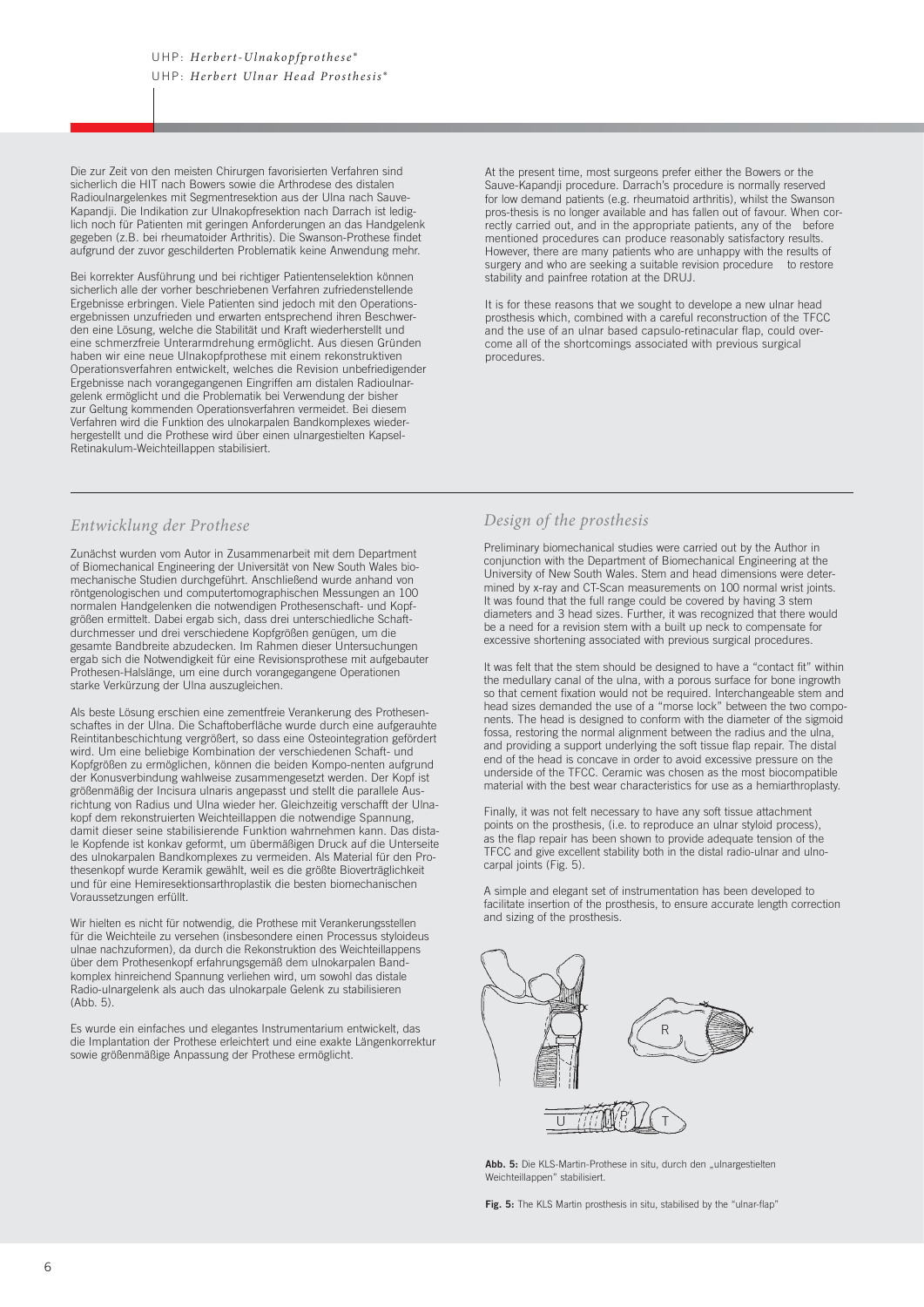- Van Schoonhoven J, Lanz U: Rettungsoperationen und deren Differenzialindikation am distalen Radioulnargelenk Orthopäde 2004; 33: 704-714
- Van Schoonhoven J, Herbert TJ, Fernandez DL, Prommersberger KJ, Krimmer H: Ulnakopfprothese Orthopäde 2003; 32: 809-815
- Pillukat T, Stütz N, Van Schoonhoven J, Krimmer H: Hangelenk und Fingergelenke OP-JOURNAL 2003; 19: 210-215
- Barisani G, Schwendenwein E, Vécsei V: Die Ulnakopfprothese nach Timothy J. Herbert. Osteosynthese International 2001; 9: 124-127.
- Van Schoonhoven J, Herbert TJ, Krimmer H: Neue Konzepte der Endoprothetik des distalen Radioulnargelenks Handchir. Mikrochir. Plast. Chir. 30 1998; 387-392

# *Literatur Reference List*

- Herbert TJ, van Schoonhoven J: Ulnar Head Replacement Techniques in Hand and Upper Extremity Surgery 2007; 11(1):98-108
- Van Schoonhoven, Herbert TJ: The Dorsal Approach to the Distal Radioulnar Joint Techniques in Hand and Upper Extremity Surgery 2004; 8(1): 11-15
- Grechening W, Peicha G, Fellinger M: Primary Ulnar Head Prosthesis for Treatment of an Irreparable Ulnar Head Fracture Dislocation. Journal of Hand Surgery 2001; 26B: 3: 269-271.
- Herbert TJ, van Schoonhoven J: Ulnar Head Prosthesis: A new solution for problems at the distal radioulnar joint. Hand Anthroplasties 2000; 145-149.
- van Schoonhoven J, Fernandez DL, Bowers WH, Herbert TJ: Salvage of Failed Resection Arthroplasties of the Distal Radioulnar Joint using a new Ulnar Head Prosthesis. Journal of Hand Surgery 2000; 25-A: 3: 438-446.
- Fernandez DL: Acute and Chronic Derangement of the Distal Radio Ulnar Joint after Fractures of the Radius. EFORT 1999; 41-53
- Stanley D, Herbert TJ: The Swanson ulnar head prosthesis for post-traumatic disorders of the distal radio-ulnar joint. Journal of Hand Surgery 1992; 17B: 682-688.
- Bowers WH: Instability of the distal radio-ulnar articulation. Hand Clinics 1991; 7: 311-327.
- Sanders RA, Frederick HA, Hontas RB: The Sauve-Kapandji procedure: A salvage operation for the distal radio-ulnar joint. Journal of Hand Surgery 1991; 1125-1129.
- Tulipan DJ, Eaton RG, Eberhart RE.: The Darrach procedure defended: Technique redefined and long-term follow up. Journal of Hand Surgery 1991; 16A: 438-444.
- Bowers WH: Distal radio-ulnar joint arthroplasty: The hemiresection-interposition technique. Journal of Hand Surgery 1985; 10A: 169-178.
- Palmer AK, Werner FW: The triangular fibrocartilage complex of the wrist – Anatomy and function. Journal of Hand Surgery 1981; 6: 153-162.
- Swanson AB: Implant arthroplasty for disabilities of the distal radio-ulnar joint: Use of a silicone rubber capping implant following resection of the ulnar head. Orthop. Clinics 1973; 4: 373-382.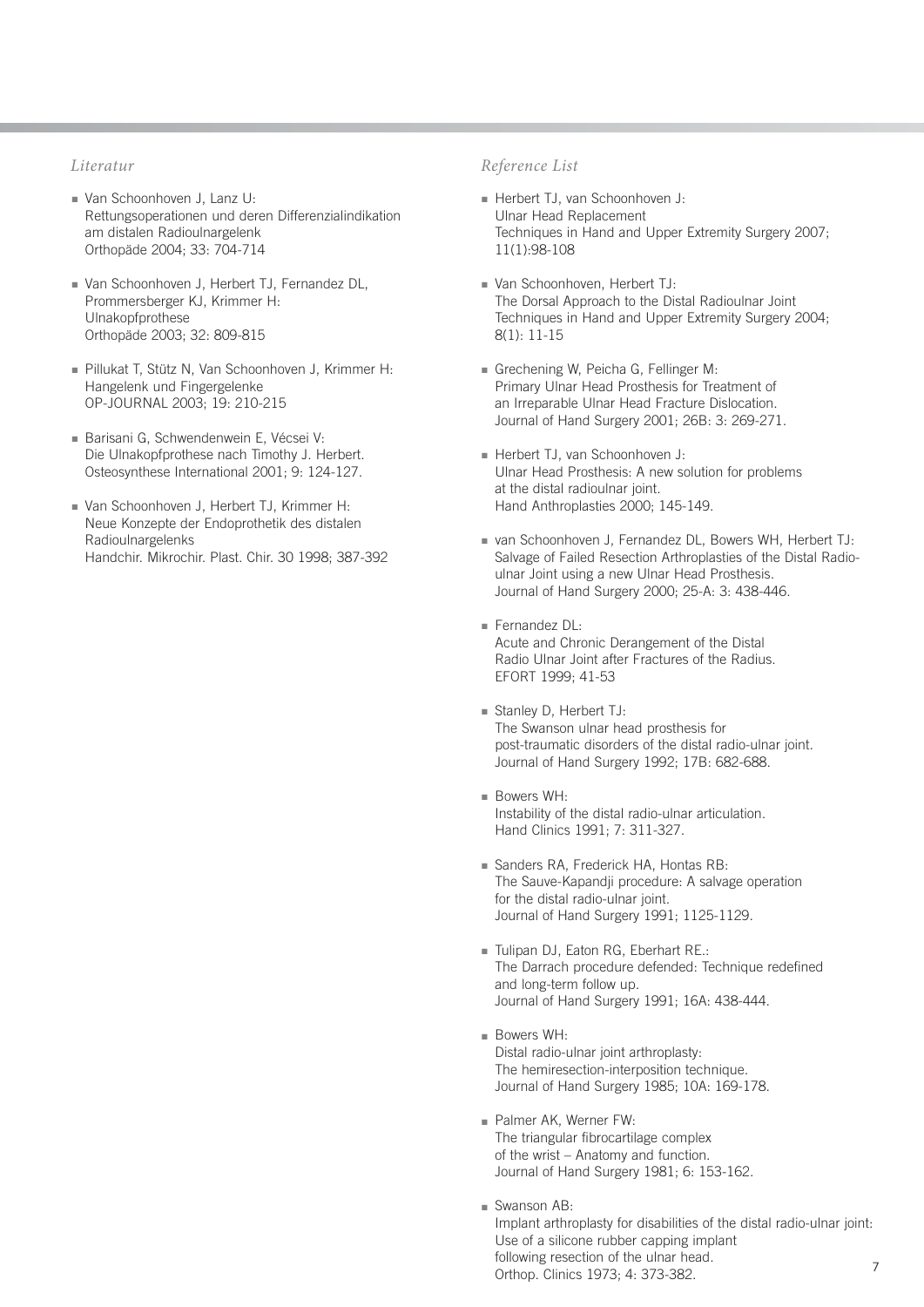# Ulnakopfprothese bei Störungen des distalen Radioulnargelenkes

# *Indikationen*

- Revision bei unbefriedigenden Resultaten nach:
	- Darrach-Operation
	- Bowers-Operation
	- Sauve-Kapandji-Operation
- Primäre Arthrose
- Posttraumatische Arthrose nach:
	- Radiusfrakturen
	- Einrissen im ulnokarpalen Bandkomplex
	- Ulna-Impaction-Syndrom
- Rheumatoide Arthritis
- Tumore

#### *Kontraindikationen*

- Ausgeprägte Radiusdeformität
- Ungenügende Knochenstruktur
- Insuffiziente Weichteilverhältnisse

# *Präoperative Untersuchung*

Es ist eine sorgfältige klinische Untersuchung erforderlich, um das Ausmaß der Ulna- und/oder Karpusinstabilität exakt festzustellen. Eine fixierte Deformität oder Dislokation muss erkannt werden, da diese bei der Operation korrigiert werden muss. Bei Vorliegen einer dorsalen oder palmaren Subluxation der Ulna aufgrund einer Radiusfehlstellung oder Radiusdeformität muss diese mit einer entsprechenden Radiuskorrekturosteotomie korrigiert werden.

Vor der Operation sind normale 90/90-Röntgenaufnahmen von beiden Unterarmen und Handgelenken anzufertigen. Anhand der geeigneten Röntgenschablone (unter Berücksichtigung eines Vergrößerungsfaktors von 1:1,1) sollten dann das optimale Resektionsniveau sowie die vermutlich benötigten Kopf- und Schaftgrößen ermittelt werden. Der direkte Vergleich mit dem gegenseitigen, gesunden Handgelenk ist bei der Ermittlung des exakten Resektionsniveaus hilfreich.

# Ulnar Head Prosthesis for Disorders of the Distal Radio-Ulnar Joint

# *Indications*

- Salvage of:
	- Darrach
	- Bowers
	- Sauve-Kapandji
- Primary osteoarthritis
- Post-traumatic osteoarthritis:
	- Radial fractures
	- TFCC tears
	- Ulnar impingement
- Rheumatoid Arthritis
- Tumors

#### *Contraindications*

- Excess radial deformity
- Inadequate bone stock
- Inadequate soft tissues

#### *Pre-operative assessment*

Careful clinical examination is required in order to assess acutely the extent of instability of the ulna and/or the carpus. Similarly it is important to recognize any fixed deformity or dislocation, as this will need to be corrected at the time of surgery. If dorsal or volar dislocation of the ulnar head is due to an underlying radial deformity, this should be corrected by means of an appropriate radial osteotomy before proceeding to ulnar head replacement.

Standard 90/90 degree x-rays of both forearms and wrists have to be obtained preoperatively. The appropriate x-ray template, (allow for magnification factor, normally 1:1.1), should then be used to assess optimum resection level and likely size of head and stem required. Comparison with the opposite normal wrist is the most helpful way to determine the appropriate resection level.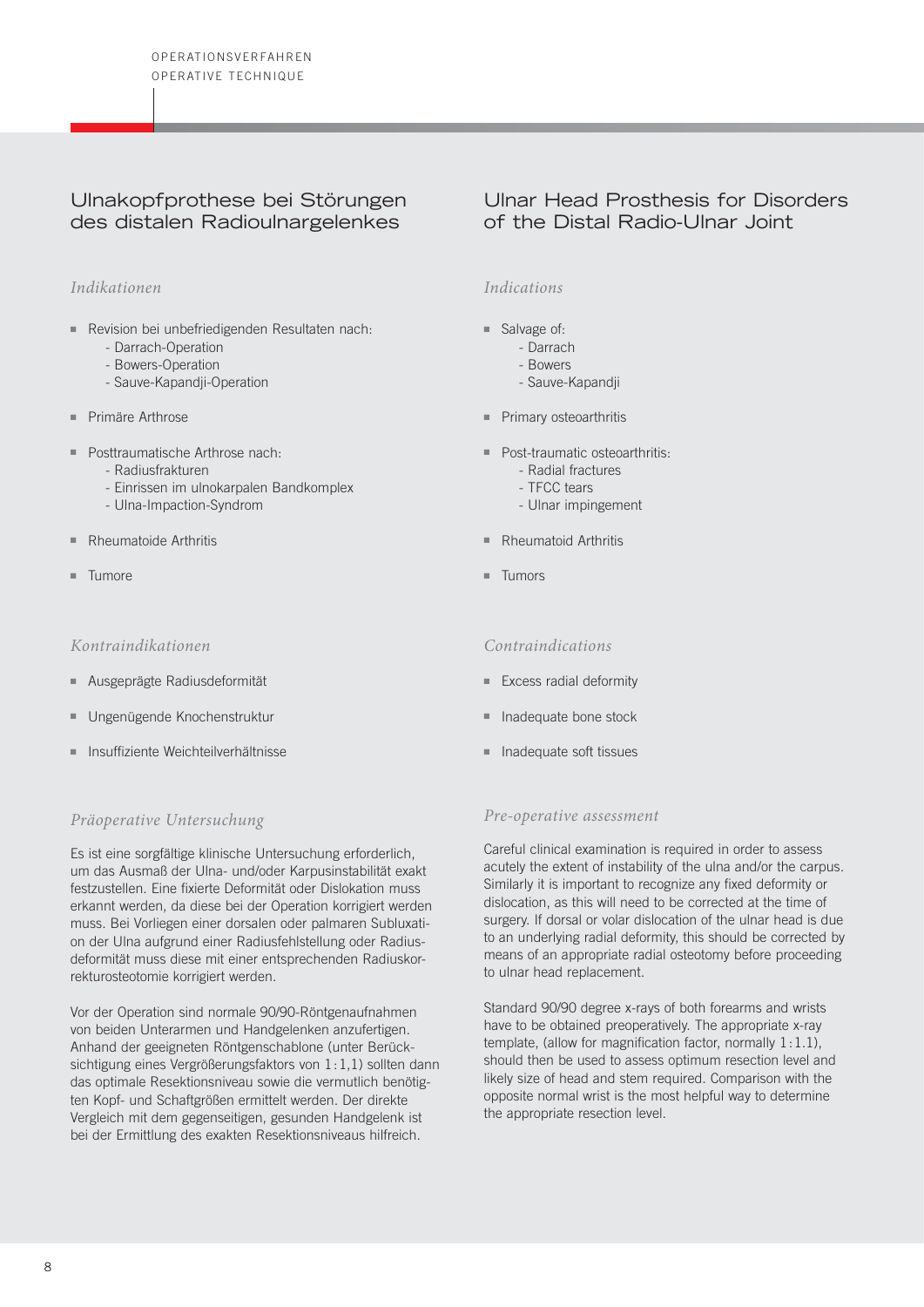

#### *Aufbau*

Zur Operation wird der Arm auf einem Operationstisch in voller Pronation und in Blutleere gelagert. Intraoperative Röntgenkontrolle unter Verwendung eines Bildwandlers ist empfehlenswert.

#### *Inzision (Abb. 1)*

Es wird mittig über dem distalen Radioulnargelenk eine 6–8 cm lange, gerade, dorsale Längsinzision angelegt.

Im Falle eines Revisionseingriffes sollte bei der Inzision auf vorhandene Narben Rücksicht genommen und die Inzision proximal verlängert werden, damit der Ulnaschaft richtig freigelegt werden kann.

Der Ramus dorsalis des Nervus ulnaris wird aufgesucht und zusammen mit dem ulnaren Hautlappen retrahiert. Vorsicht ist geboten, weil der transversale Ast dieses Nervs möglicherweise auf Höhe des ulnokarpalen Gelenkes zur radialen Seite des Handgelenkes hin verläuft. Anschließend wird das fünfte Strecksehnenfach eröffnet und die Extensordigiti-minimi-Sehne mobilisiert und radial retrahiert.

#### *Set-up*

The operation is carried out with the arm extended on an operating side table in full pronation and under tourniquet control. X-ray control, using a fluorescan is highly desirable.

#### *Incision (Fig. 1)*

A 6–8 cm dorsal incision is made, centred over the distal radio-ulnar joint (DRUJ).

In the case of a revision procedure, the incision should take account of previous scars and also extend proximally to allow adequate exposure of the ulna shaft.

The dorsal sensory branch of the ulnar nerve is found and retracted together with the volar skin flap. Be aware of the possibility of a trans verse branch of this nerve passing towards the radial side of the wrist at the level of the ulno-carpal joint. The 5<sup>th</sup> extensor compartment is opened longitudinally and the Extensor Digiti Minimi (EDM) tendon is mobilized and retracted radially.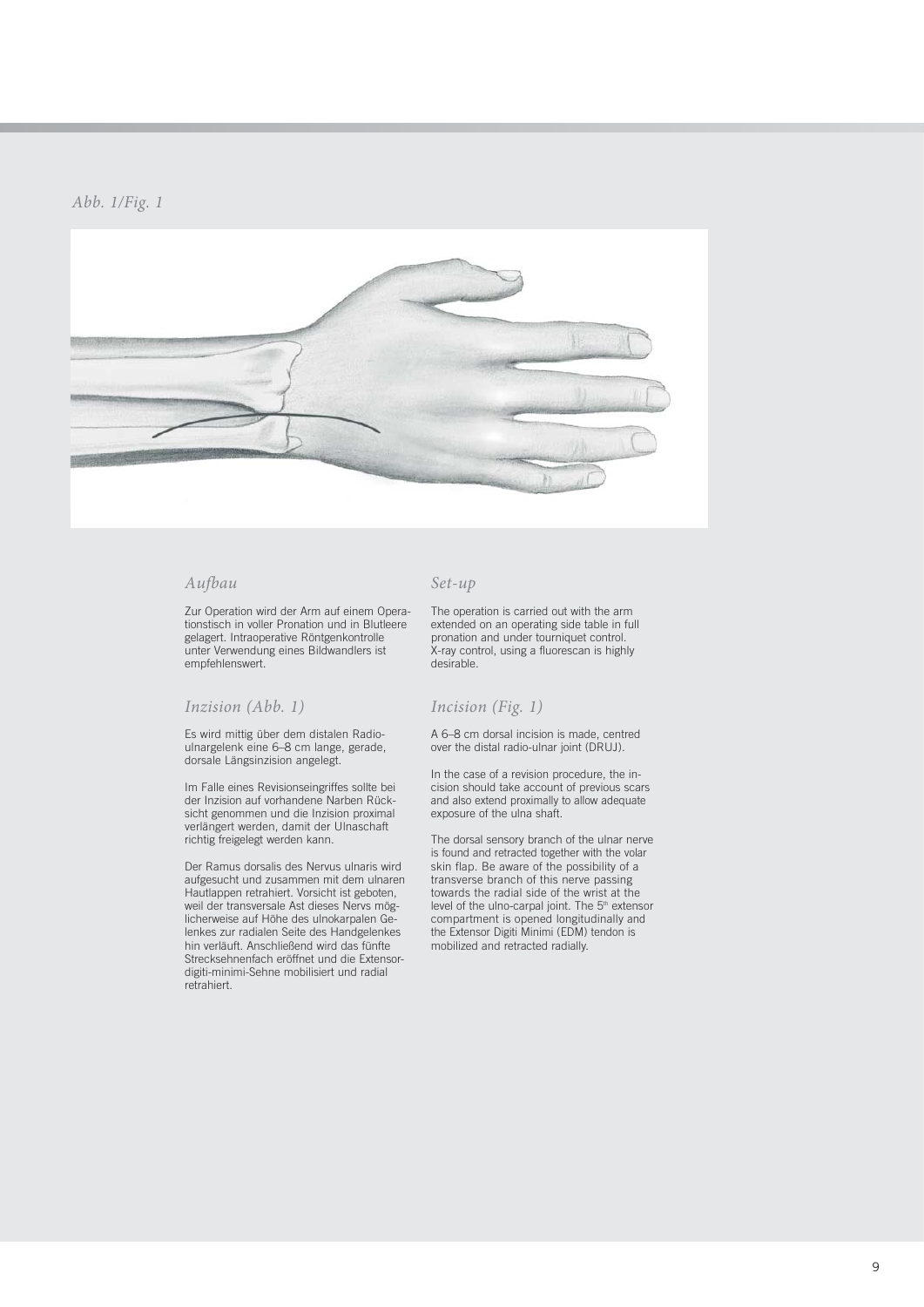# *Abb. 2/Fig. 2*

#### Extensor digiti minimi



Extensor carpi ulnaris

#### *Hebung des Weichteillappens (Abb. 2)*

Es wird nun ein Kapsel-Retinakulum-Weichteilllappen markiert wie in Abb. 2 gezeigt. Die Basis des Lappens liegt über dem Os pisiforme, die Spitze im Mittelpunkt des distalen Radioulnargelenkes. Danach kann mit der Hebung des Lappens begonnen werden, indem zunächst am Rand der Incisura ulnaris die dorsale Kapsel eingeschnitten wird. Der Lappen wird dann distal vom dorsalen Anteil des ulnokarpalen Bandkomplexes scharf abpräpariert und proximal über dem distalen Ulnaschaft abgehoben.

#### *Raising the flap (Figure 2)*

A capsulo-retinacular flap is marked out as shown in Fig. 2. The base of the flap is centred on the pisiform bone with its apex at the mid-point of the DRUJ. Start raising the flap by incising through the capsule where it attaches to the rim of the sigmoid fossa. The flap is then carefully raised by sharp dissection off the dorsal part of the TFCC distally and off the neck of the ulna proximally.

#### *Abb. 3/Fig. 3*



Der Weichteillappen wird nun zurückgehalten und mit Haltenähten befestigt, so dass sowohl das distale Radioulnargelenk als auch das ulnokarpale Gelenk offen liegen. Zu beachten ist, dass das sechste Strecksehnenfach (Extensor-carpi-ulnaris-Sehne) nicht eröffnet werden sollte, da dieses einen wesentlichen Anteil der Lappenbasis bildet (Abb. 3).

Sollte der Boden des sechsten Strecksehnenfaches in Folge degenerativer Prozesse oder vorangegangener Operationen eröffnet sein, muss die Kontinuität des Strecksehnenfaches durch feine Einzelknopfnähte wiederhergestellt werden, so dass die Extensor-carpi-ulnaris-Sehne nicht mehr sichtbar in der Lappenbasis verläuft.

Bei Revisionseingriffen werden die Weichteile zwischen der Weichteile als auf der Extensor Carpi und der Ulna proximal und dem distalen stump.<br>Extensor carpi ulnaris and dem distalen stump in the stump variable stump zwischen der Ulna proximal und dem distalen Lappenende in Längsrichtung eröffnet und als ein Narbenweichteilblock nach ulnar abpräpariert, um das distale Ulnaende freizulegen.

Stay sutures are used to retract the flap, allowing exposure of both the DRUJ and ulno-carpal joints. Note that the 6th extensor compartment (Extensor Carpi Ulnaris – ECU) should not be opened as this forms an integral part of the base of the flap (Fig. 3).

If the floor of the 6th compartment is deficient (degenerative process or previous surgery), this should be repaired using fine interrupted mattress sutures so that the ECU tendon is no longer visible but is contained within the base of the flap.

For revision procedures the soft tissues be tween the ulna proximally and the near edge of the flap distally, are incised longitudinally and reflected as one layer to expose the ulnar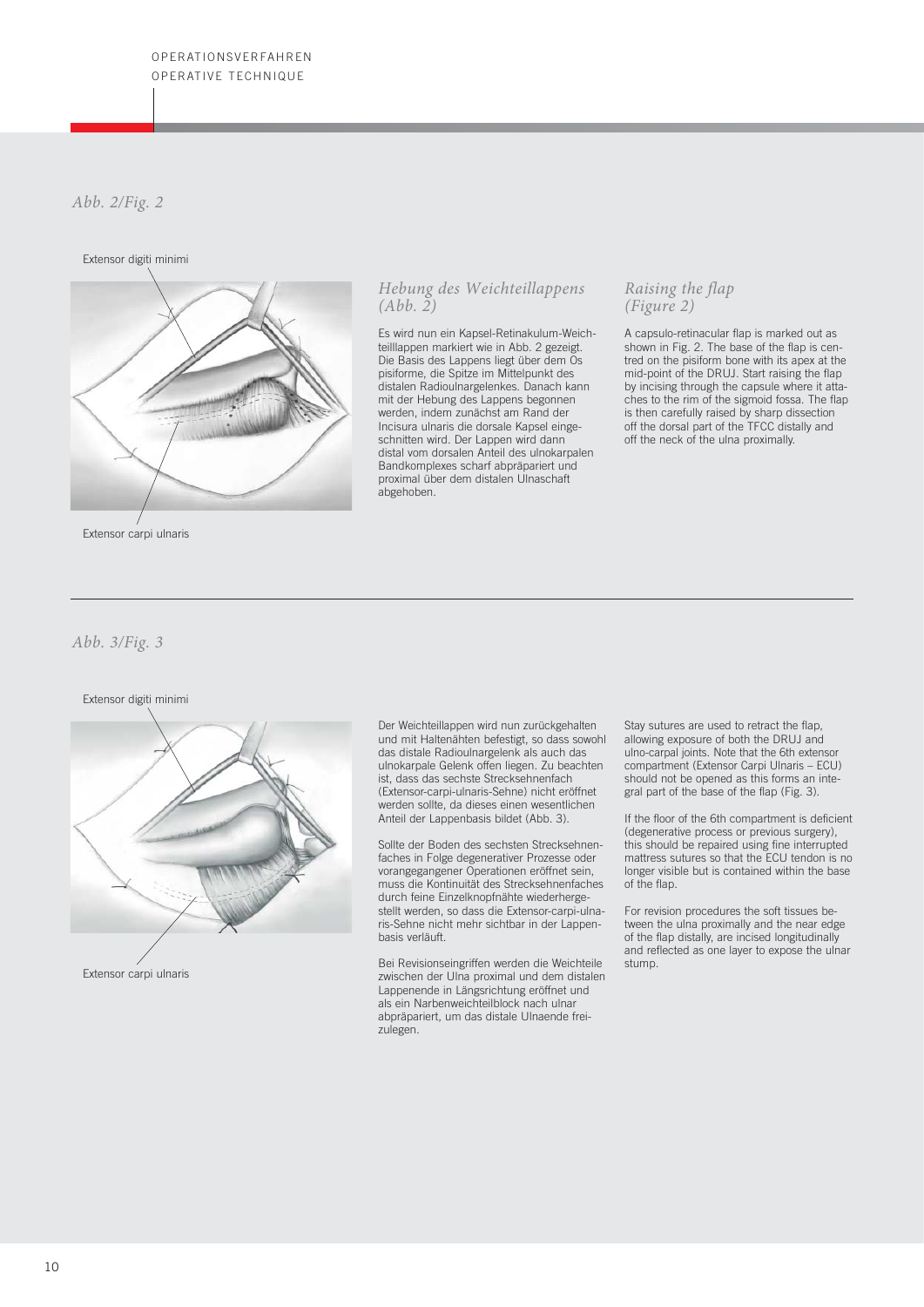#### *Abb. 4/Fig. 4*



Extensor carpi ulnaris

| Kopf      | klein        | mittel       | groß         |
|-----------|--------------|--------------|--------------|
| Schaft    | 26-220-01-04 | 26-220-03-04 | 26-220-05-04 |
| Standard  |              | Niveau 1     | Niveau 2     |
| Standard+ | Niveau 1     | Niveau 2     |              |

**Tabelle 1:** Darstellung der möglichen Kombinationsmöglichkeiten bei unterschiedlichen Resektionsniveaus

| Head        | small        | medium       | large        |
|-------------|--------------|--------------|--------------|
| <b>Stem</b> | 26-220-01-04 | 26-220-03-04 | 26-220-05-04 |
| Standard    |              | Level 1      | level 2      |
| Standard+   | I evel 1     | Level 2      |              |

**Table 1:** Possibilities of combinations at the different resection levels

#### *Resektion des Ulnakopfes (Abb. 4)*

Die distale Ulna wird durch Einbringen von Hohmann-Retraktoren dargestellt. Das Resektionsniveau wird mit Hilfe des Resektionsmessinstrumentes (26-265-05-07) gekennzeichnet. So wird sichergestellt, dass der Prothesenkopf optimal ca. 2 mm proximal unterhalb des ulnokarpalen Bandkomplexes zum Liegen kommt. Die Spitze des Resektionsmess instrumentes wird dazu an der ulnaren Kante des distalen Radiusendes angelegt (Abb. 4).

*Niveau 1* ist das erste Resektionsniveau bei Primär-Operationen und wird für die Standard-Prothese mit mittlerer Kopfgröße verwendet.

*Niveau 2* kommt dann in Betracht, wenn zu wenig Knochenstruktur vorhanden ist, um die Prothese hinreichend distal zu platzieren (z.B. nach Bowers-Operation). In diesem Fall muss der Standard+-Schaft verwendet werden, um eine optimale Länge der Prothese zu garantieren (d.h. 2 mm Ulnar-minus in Relation zur Radiusgelenkfläche). Aufgrund des Längenunterschiedes der drei verschiedenen Kopfgrößen (+/– 2 mm) und des Längenunterschiedes zwischen Standard und Standard+-Schaft (2 mm) können alle notwendigen Kombinationsmöglichkeiten mit den Rekonstruktionsniveaus 1 und 2 durchgeführt werden, siehe Tabelle 1.

*Niveau 3* wird nur im Zusammenhang mit dem Revisionsschaft bei extrem kurzer Ulna verwendet (z.B. nach vorausgegangener Darrach-Operation). Das optimale Resektionsniveau richtet sich hier nach der verwendeten Kopfgröße.

S: small/klein

M: medium/mittel

L: large/groß

Der Ulnakopf wird dann mit der Haltezange gefasst und so nach distal und außen ge dreht, dass die Weichteilansätze vorsichtig teils scharf, teils stumpf subperiostal abpräpariert werden können. Auf diese Weise bleibt die Spitze des ulnokarpalen Bandkomplexes mit der Unterseite des Weichteillappens verbunden. Im Falle eines pseudoarthrotischen Processus-styloideus-ulnae-Fragmentes wird dieser entfernt und ein etwaiger Defekt sorgfältig durch Naht verschlossen.

#### *Ulnar head resection (Figure 4)*

The neck of the ulna is exposed using Hohmann retractors. The resection level is marked using the resection guide (26-265-05-07). This ensures that the head of the prosthesis will lay in the optimum position, 2 mm proximal to the TFCC. The tip of the resection guide is carefully inserted over the distal end of the radius at its extreme ulnar border (Fig. 4).

*Level 1* resection is used for the standard prosthesis and is the preferred resection .<br>Ievel

*Level 2* may be used when there is insufficient bone stock to allow for seating the prosthesis more distally (e.g. after Bowers' procedure). The standard+ stem should be used at this level in order to ensure optimum length of the prosthesis (at 2 mm ulnar minus).

Because of the length discrepancy between the three head sizes (+2mm/–2mm) and the length discrepancy of the standard and standard+ stem (2 mm) all combinations can be performed with resection level 1 and 2, as shown in table 1.

*Level 3* is used only with the revision stem, in case of extreme ulnar shortening (e.g. after previous surgery such as Darrach's procedure). Resection should be carried out at the appropriate level, depending on the size of head selected.

s: small

The ulnar head is then grasped with the holding forceps and is rotated externally and distally so that the soft tissue attachments can be carefully peeled away using a combination of blunt and sharp dissection. In this way the attachment of the apex of the TFCC to the underside of the flap will be preserved. If there is an ununited ulnar styloid fragment, this may need to be removed separately and any resulting deficiency carefully repaired.

m: medium l: large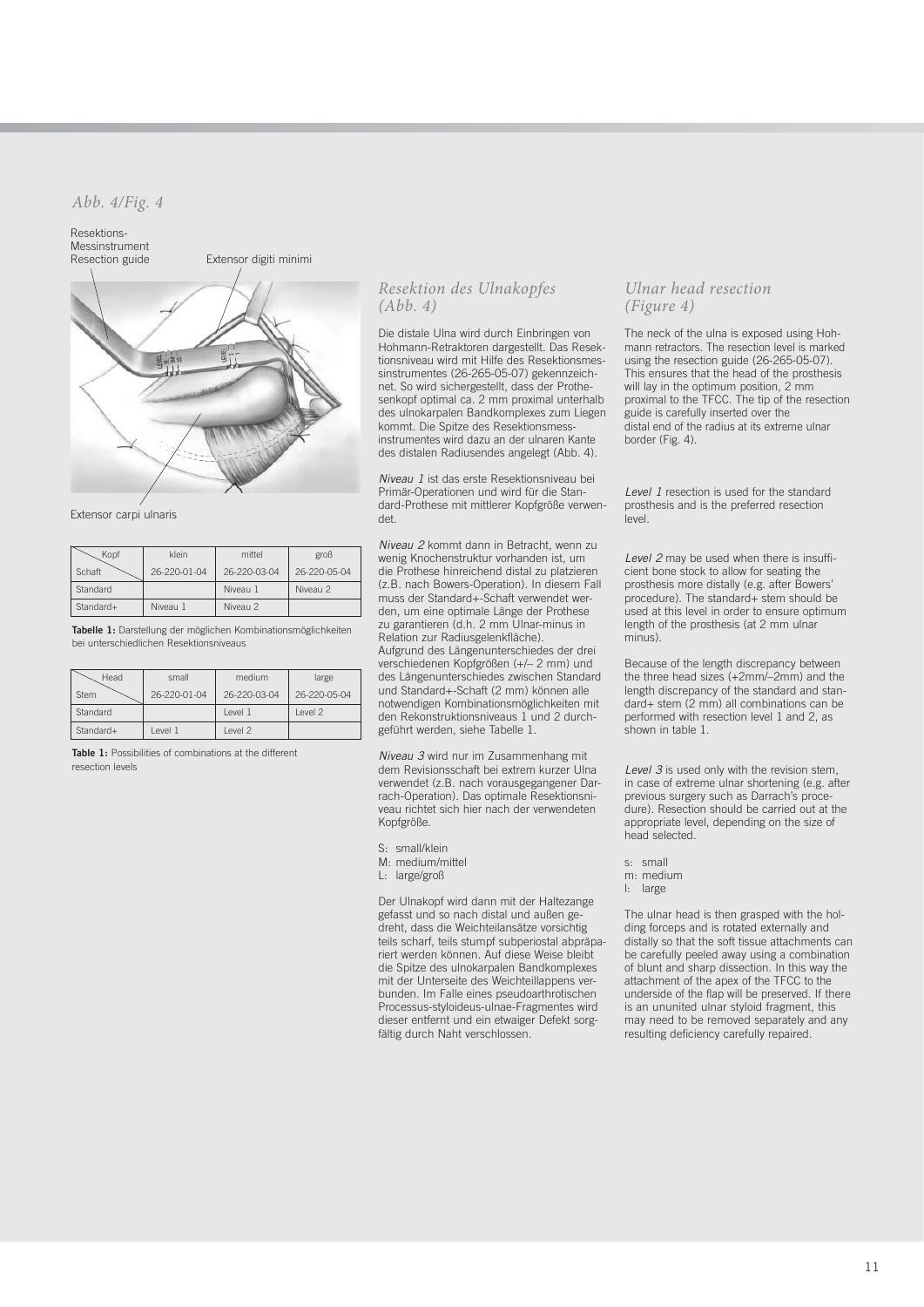*Abb. 5/Fig. 5*

Extensor digiti minimi



Extensor carpi ulnaris

#### *Rekonstruktion des ulnokarpalen Bandkomplexes (Abb. 5)*

Nach erfolgter Resektion des Ulnakopfes wird der ulnokarpale Bandkomplex sorgfältig von proximal und distal untersucht. Alle Einrisse oder sonstigen Defekte werden unter Verwendung eines nicht resorbierbaren Nahtmaterials der Stärke 4/0 genäht. Falls notwendig, werden zur Verstärkung oder Wiederherstellung des ulnokarpalen Bandkomplexes lokale Weichteile eingeschlagen und verwendet.

# *Beurteilung der Gelenke*

Das lunotriquetrale Gelenk ist zu überprüfen und ggf. zu stabilisieren. Danach wird die Incisura ulnaris überprüft und von Narbengewebe oder Osteophyten, die den Sitz des Prothesenkopfes beeinträchtigen könnten, befreit. Manchmal kann es erforderlich sein, die Incisura ulnaris mit einer Knochenfräse zu vertiefen, um die Stabilität zu verbessern.

## *Reconstruction of triangular fibrocartilage (Figure 5)*

Following resection of the ulnar head, the triangular fibrocartilage (TFC) is carefully inspected and palpated on both it's proximal and distal surfaces. Any tears or deficiencies are repaired using fine 4/0 non-absorbable sutures. Where necessary, local soft tissue flaps may be used to reinforce the repair of the triangular fibro cartilage.

# *Assessment of joints*

The triquetro-lunate joint is checked and stabilised as necessary. The sigmoid fossa is then examined and cleared of any scar tissue or osteophytes which may interfere with seating of the head of the prosthesis. If necessary the sigmoid fossa may be deepened with a power reamer in order to improve seating at the head of the prosthesis and/or to enhance stability.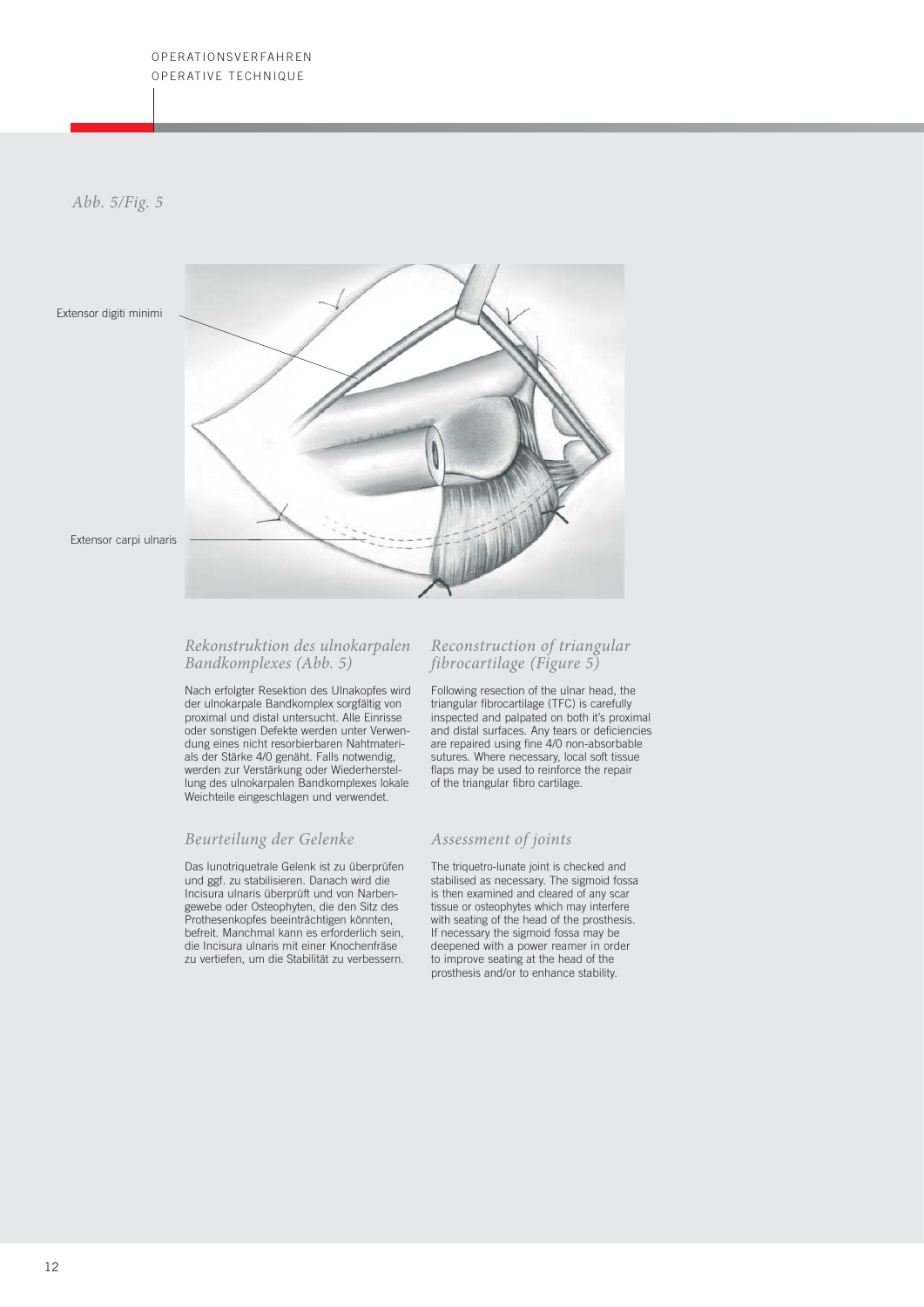

#### *Aufraspeln der Ulna (Abb. 6)*

Setzen Sie, je nach Seite, den mit "rechts" oder "links" gekennzeichneten Weichteilretraktor (26-265-20-07, 26-265-22-07) unter das distale Ulnaende und öffnen Sie die Knochenmarkhöhle mit Hilfe des spitzen Pfriems (22-130-14-07). Danach wird die kleine Standard-Raspel bis zum Anschlag eingeschlagen. Sie sollte nun fest sitzen. Ist dies nicht der Fall, sollte die nächste Raspelgröße (mittel oder groß) verwendet werden.

Die Ausfräsung im Kopf des Hammers (23-264-19-07) dient dazu, die Raspel wieder herauszuschlagen, nachdem diese in voller Länge eingebracht wurde.

Im Falle eines Revisionseingriffs sind bei gleicher Vorgehensweise ausschließlich die speziellen Revisionsraspeln zu verwenden.

An diesem Punkt sollten am dorsalen Rand der Incisura ulnaris mindestens zwei Bohrlöcher angelegt werden, die später der transossären Refixierung des Weichteillappens dienen.

#### *Reaming of ulna (Figure 6)*

Place the appropriate sided (right/left) soft tissue retractor (26-265-20-07, 26-265-22-07) under the distal end of the ulna and open the medullary cavity using the sharp awl (22-130-14-07). The standard small reamer is hammered into its maximum depth, at which stage it should be a tight fit; if not, progress up to the medium or large reamer as appropriate. The slot of the hammer (23-264-19-07) is used to remove the reamer, which should always have been inserted to its full depth.

In the case of a revision procedure, use only the special revision reamers in similar fashion.

At this stage at least two small drill holes should be made in the dorsal rim of the sigmoid notch, to facilitate insertion of perosseous sutures during later flap repair.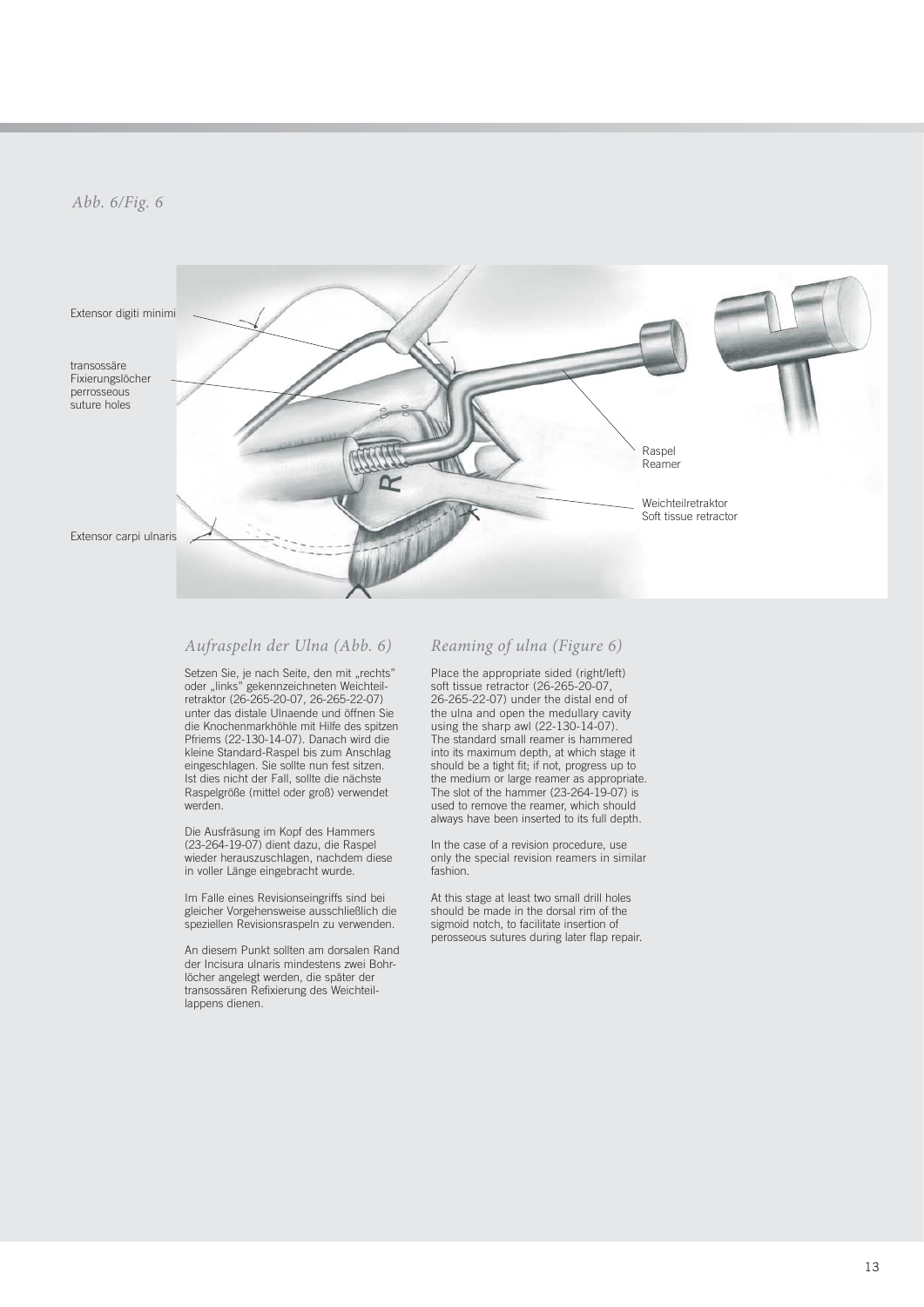#### *Reposition der Probeprothese und Beurteilung*

Setzen Sie den geeigneten Probeschaft und -kopf ein. Prüfen Sie, ob der Schaft gut sitzt und der Kopf sich in korrekter Position (etwa 2 mm unterhalb des ulnokarpalen Bandkomplexes) befindet. Diese Überprüfung sollte radiologisch unter Verwendung des Bildwandlers bei maximaler Pronation des Handgelenkes verifiziert werden.

Führen Sie dann den Weichteillappen radial über den Ulnakopf, um zu prüfen, ob er zum einen wieder gut am Radius befestigt werden kann und zum anderen für genügend Stabilität sorgt.

Erscheint der Lappen zu straff, sollte der kleine Kopf ausprobiert werden. Bei Verwendung des kleinen Kopfes muss der Standard-Schaft gegen einen Standard+-Schaft ausgetauscht werden, damit die Länge der Prothese wieder stimmt. Erscheint der Lappen hingegen zu locker, sollte der große Kopf verwendet werden. In diesem Fall muss dann die Ulna auf Niveau 2 verkürzt werden, damit eine optimale Prothesen länge garantiert ist (2 mm Ulnar-minus).

Nun ist die Unterarmrotation zu überprüfen. Findet sich eine Limitierung, muss die Ursache analysiert und beseitigt werden (z.B. Blockierung durch Osteophyten, kontrakte Membrana interossea, etc.).

Die Probeprothese wird nun, ggf. unter Zuhilfenahme des Explantationsmeißels (26-265-35-07, 26-265-37-07) entfernt und die Wunde und der Knochenmarkkanal gut gespült.

# *Einbringen der endgültigen Prothese*

Nach Auswahl der geeigneten Schaft- (Standard, Standard+ oder Revision) und Kopfgröße (klein, mittel oder groß) wird nun der Schaft mit Hilfe des konischen Einschlaginstrumentariums (26-265-30-07) vorsichtig eingebracht. Das konische Ende des Prothesenhalses sollte sauber und trocken sein, bevor der Keramikkopf durch einen leichten Schlag angebracht wird.

An diesem Punkt der Operation ist dann anhand von Röntgenaufnahmen sicherzustellen, dass die Prothese optimal sitzt.

#### *Warnung:*

*Beim Einschlagen der Prothese sollte niemals übermäßige Kraft angewendet werden. Wenn der Schaft beim Einschla gen zu klemmen scheint, sollte er noch einmal entfernt und der Markraum der Ulna weiter aufgeraspelt werden.*

#### *Entfernen der Prothese*

Falls die Prothese in Sonderfällen noch einmal herausgenommen werden muss, kann dazu der im Operationsset vorhandene Schaftextraktor (26-265-07-07) verwendet werden.

#### *Trial reduction and assessment*

Insert the appropriate trial stem and head. Check that the stem fits snugly and that the head lies at the appropriate level (approx. 2 mm) below the TFCC. This should be checked fluorescopically with the wrist in full pronation.

Advance the flap radially over the ulnar head to check that this can be re-attached to the radius and provide adequate stability.

If the flap is too tight, a smaller head should be tried. If this is selected, then the standard stem should be changed to a standard+ stem in order to ensure optimum length of the prosthesis.

If the flap is too loose, a larger head may be selected. In this case, the ulna must be shortened back to level 2 in order to ensure optimum length of the prosthesis (2 mm ulnar minus).

Range of forearm rotation is assessed at this stage, and if it remains limited, the cause should be sought and dealt with as appropriate (e.g. osteophyte block; contracture of interosseous membrane, etc.).

The trial prosthesis is removed, using the explantation chisels (26-265-35-07, 26-265-37-07) and the wound and medullary canal are irrigated.

# *Inserting the definitive prosthesis*

The appropriate stem (standard, standard+ or revision) and head (small, medium or large) are selected. The stem is carefully hammered into position using the conical impactor (26-265-30-07). The conical end of the stem should be clean and dry before the ceramic head is impacted.

At this stage, intra-operative x-rays are used to confirm that the prosthesis is in optimum position.

#### *Warning:*

*Excessive force should never be used during insertion of the definitive prosthesis. If the stem appears to "lock" during insertion, it should be removed and further reaming carried out.*

#### *Removal of prosthesis*

If for any reason it is necessary to remove the prosthesis, this can be done using the stem extractor (26-265-07-07) provided in the set.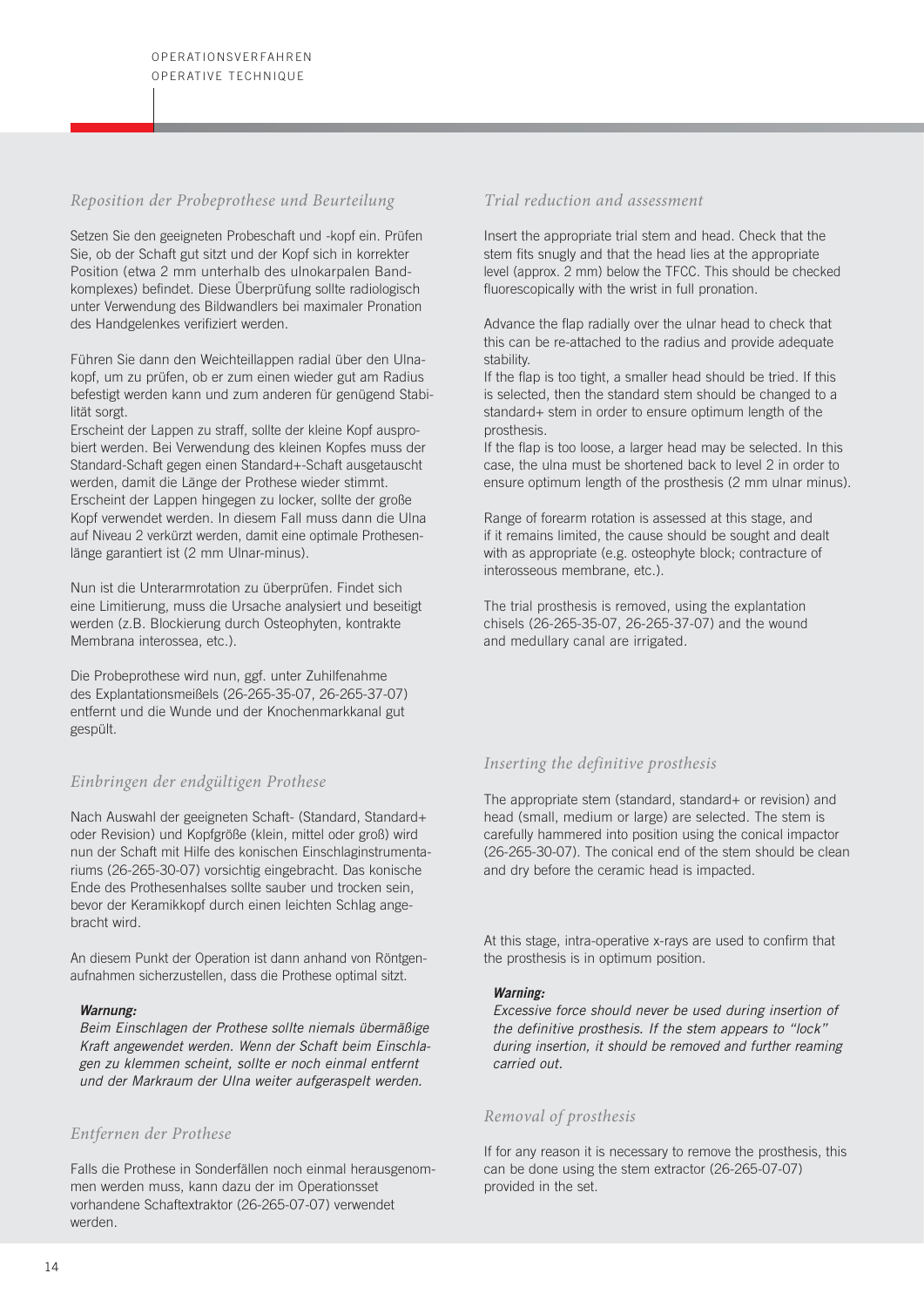#### Extensor digiti minimi



Extensor carpi ulnaris

Prothese Prosthesis

# *Verschluss des Weichteillappens (Abb. 7)* Der dorsale Rand des ulnokarpalen Bandkom-

plexes wird nun durch ein oder zwei feine, nicht resorbierbare Einzelknopfnähte an der Unterseite des Weichteillappens befestigt. Der Lappen wird dann vorsichtig nach radial gezogen, bis er straff genug sitzt, um für gute Stabilität zu sorgen, ohne aber die Rotation einzuschränken. Die Reposition wird vereinfacht, wenn der Assistent durch Hochschieben des Os pisiforme den Karpus proniert und durch dorsalen Druck auf die Ulna dieselbe reponiert.

Der Lappen sollte nun unter entsprechender Spannung und unter Verwendung einer trans -ossären Naht am dorsalen Rand der Incisura ulnaris befestigt werden (empfohlen wird dabei nicht resorbierbares Nahtmaterial der Stärke 0). Der verbliebene Rest des Lappens wird ggf. zweilagig überlappend vernäht. Die Kleinfingerstrecksehne (Extensor-digitiminimi-Sehne) verbleibt subkutan, und eine Rekonstruktion des fünften Strecksehnen-<br>faches findet nicht statt.

Der proximale Anteil des Weichteillappens wird über dem Ulnarschaft, der distale Anteil über dem ulnokarpalen Handgelenk vernäht. Nun erfolgt eine abschließende Überprüfung, um sicherzustellen, dass volle Rotation gegeben ist und weder radioulnar noch ulnokarpal Krepitationen oder eine Instabilität auftreten.

#### *Wundverschluss*

Nach Einlage von Saugdrainagen wird die Wunde in geeigneter Weise verschlossen und ein fester, gepolsterter und elastischer Wundverband angelegt.

Zum Schutz der rekonstruierten Weichteile wird das Handgelenk abschließend durch Anlegen einer ulnarumgreifenden Unterarm-Gipsschiene fixiert.

#### *Postoperative Maßnahmen*

Der Verband wird normalerweise belassen, bis das Nahtmaterial nach 12–14 Tagen entfernt wird. Gegebenenfalls kann jedoch nach 48 Stunden ein dünnerer Verband angelegt und die Lagerungsschiene entsprechend angepasst sowie mit krankengymnastischer Übungstherapie begonnen werden. Bei Patienten, bei denen die Gefahr der Einsteifung besteht, sollte frühzeitig mit ersten aktiven und passiven Übungen begonnen werden. Ist jedoch eher Instabilität das Problem, sollte möglichst bald eine weit ulnar-umgreifende, anmodellierte Unterarmschiene angelegt werden, um die rekonstruierten Weichteile zu schützen und die Unterarmrotation zu limitieren.

Eine komplette, klinische und radiologische Nachuntersuchung mit Bewertung findet nach 5–6 Wochen statt. Zu diesem Zeitpunkt sollten die Schienen entfernt werden und eine aktive, mobilisierende und kräftigende Übungsbehandlung begonnen werden. Gege benenfalls kann (speziell im Fall von Schwerarbeitern) in der Folge noch eine elastische ulnokarpale Handgelenksmanschette getragen werden.

# *Flap Closure*

*(Fig. 7)* The dorsal aspect of the TFCC is reattached to the underside of the flap using one or two fine non-absorbable mattress sutures. The flap is then carefully advanced until it is tight enough to provide complete stability whilst still allowing full range of rotation. Reduction is facilitated if the assistant pronates the carpus (pushes up on the pisiform) and reduces the ulna (pushes down on the ulnar shaft).

The flap should be reattached, under the appropriate tension, to the dorsal rim of the sigmoid notch, using a perosseous suture technique (size 0 non-absorbable suture material is recommended). The reminder of the flap is sutured using an overlap (2 layers) repair where appropriate. The EDM tendon should be left free and no attempt is made to reconstruct the 5th extensor compartment. The proximal extension of the flap along the ulnar neck is sutured as is the distal extension overlying the ulno-carpal joint. At this stage a final assessment is made to check that there is a full range of rotation with no abnormal crepitus or instability in either the radio-ulnar or ulno-carpal joint.

#### *Closure*

Suction drains are inserted. The wound is closed in an appropriate fashion and a firm wool and crepe bandage applied. A 6-inch plaster slab is then moulded around the ulnar side of the wrist in order to protect the soft tissue repair.

#### *Post operative management*

Dressings are normally left intact until the sutures are removed at 12–14 days. However, where necessary, the dressings may be reduced and the appropriate splints and hand therapy commenced after 48 hours. Where stiffness is likely, early active and passive exercises should be commenced, alternatively, if instability is more likely to be a problem, a "sugar tong" type splint is fitted as soon as possible in order to control forearm rotation and protect the repair. Full clinical and radiological assessment is carried out after 5–6 weeks. At this stage splintage should be discarded and active mobilising and strengthening exercises encouraged. Where appropriate an elastic ulnar carpal support may be used as protection particularly for heavy workers.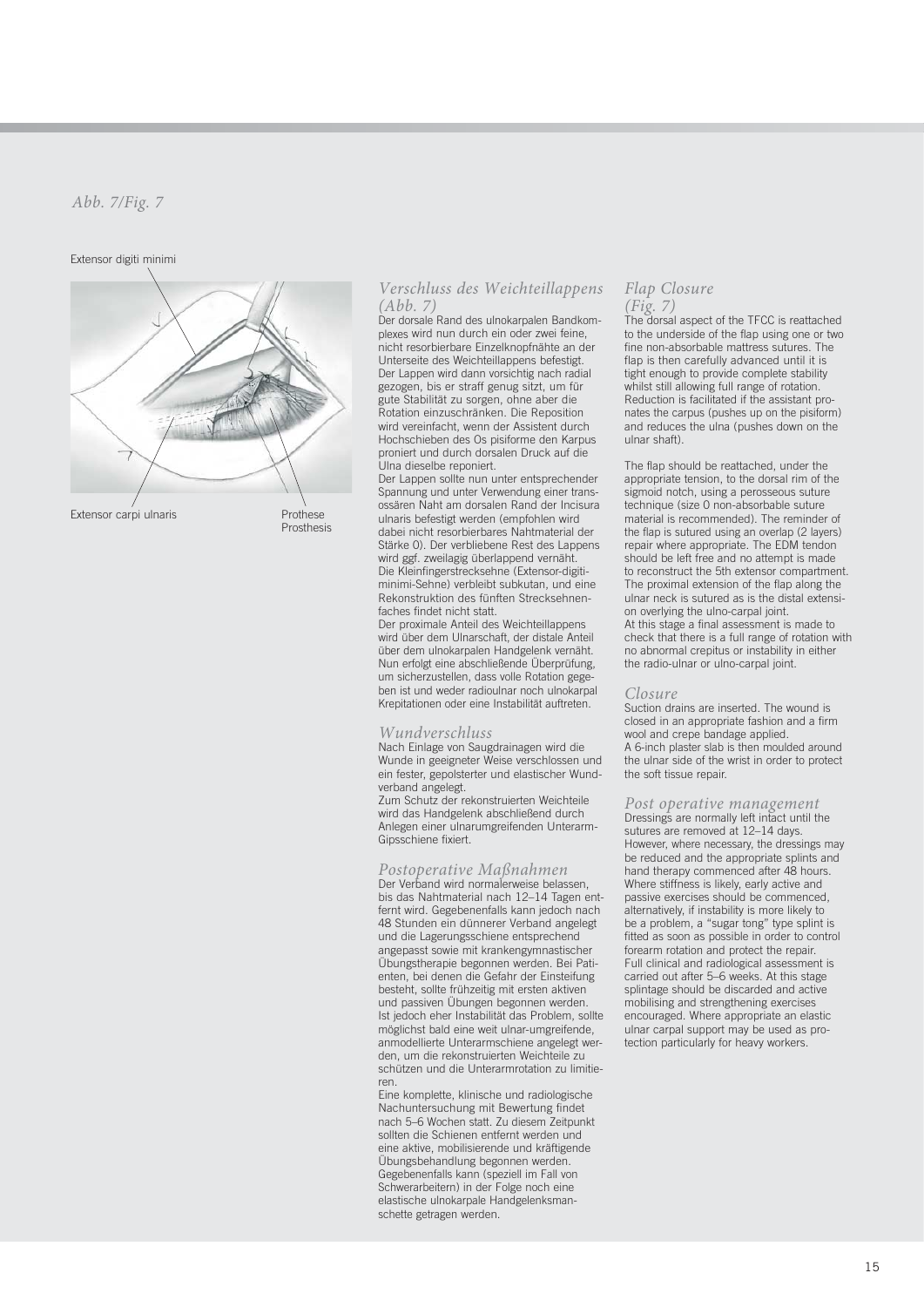# *Fall 1/Case 1:*



Fallbeispiel: Patient mit einer in Fehlstellung verheilten, distalen Radiusfraktur. Die Behandlung erfolgte durch eine Hemiresektions-Interpositions-Technik des distalen Radioulnargelenkes. Die Beschwerdesymptomatik bestand aus persistierender, schmerzhafter Instabilität des DRUJ und des ulnokarpalen Handgelenkes. Radiologisch gesehen besteht ein ulno-karpales Impaction-Syndrom.

A case of radial malunion treated by hemiresection arthroplasty of distal radio-ulnar joint. Note persistent ulno-carpal impaction. Patient complained of chronic pain and instability at DRUJ and wrist.

Röntgenbild nach operativer Revision unter Verwendung einer Standard-Ulnakopfprothese. X-Ray following revision with standard ulnar head prosthesis.





Im lateralen Röntgenbild erkennt man das wiederhergestellte, normale Alignement von Radius und Ulna als Zeichen für ein stabiles distales Radioulnargelenk.

Normal radio-ulnar alignment in lateral view indicates stability. Pain and instability relieved and the patient regained normal function at the DRUJ.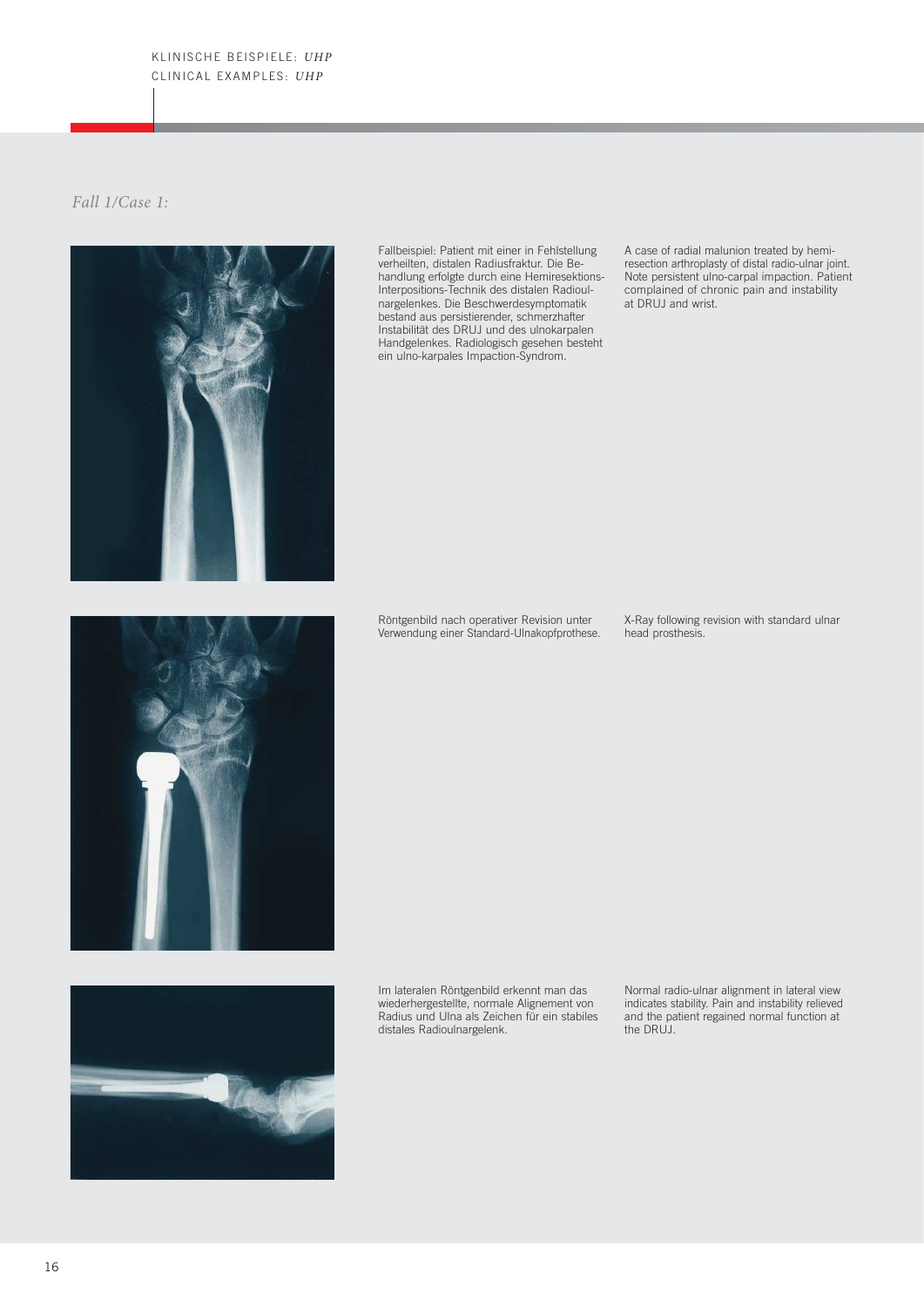# *Fall 2/Case 2:*



Fallbeispiel für ein unbefriedigendes Ergebnis nach Ulnakopfresektion mit schmerzhafter Instabilität des distalen Ulnaendes.

Unsatisfactory Darrach's procedure with painful instability.



Röntgenbefund nach Implantation einer Ulnakopf-Revisionsprothese. Die korrekte Länge der Ulna und das distale Radioulnar-Gelenk wurden wiederhergestellt und über den beschriebenen Weichteillappen fixiert. Klinisch fand sich postoperativ ein stabiles distales Radioulnar-Gelenk mit uneingeschränkter und schmerzfreier Beweglichkeit. Revision prosthesis in place. Note correction of ulnar length which, combined with the use of the ulna sling, resulted in restoration of normal stability and range of motion.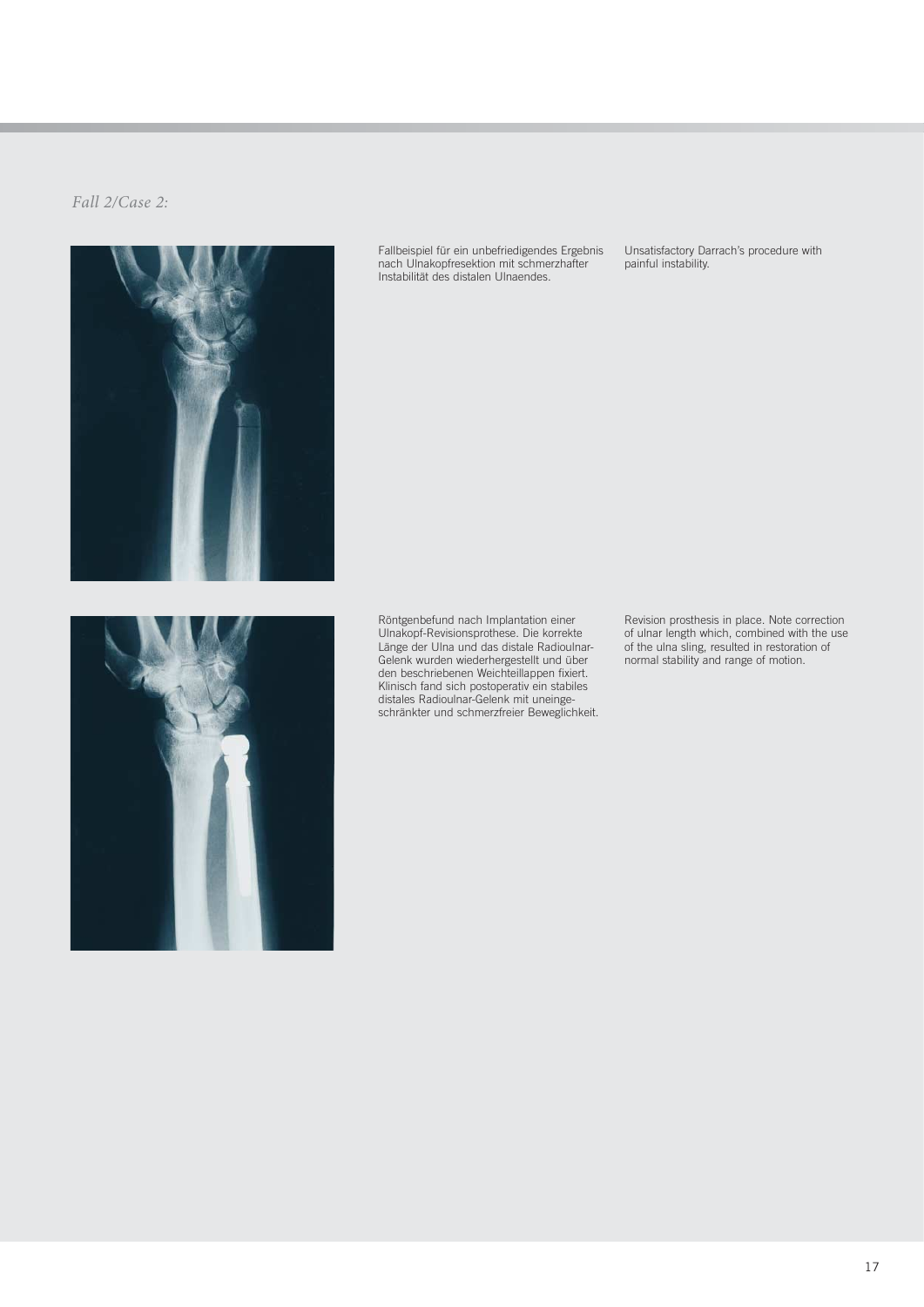#### *Implantate Implants*

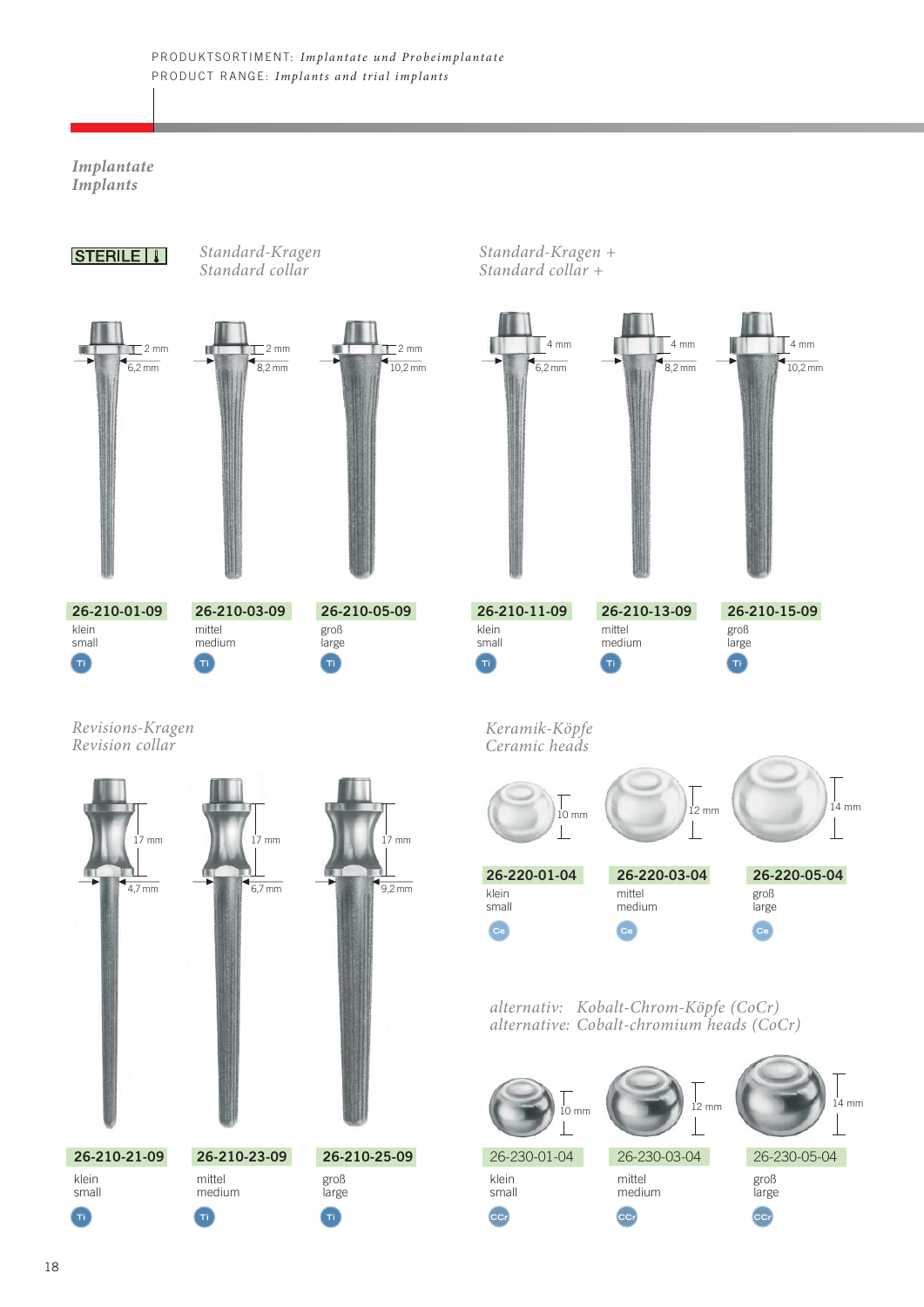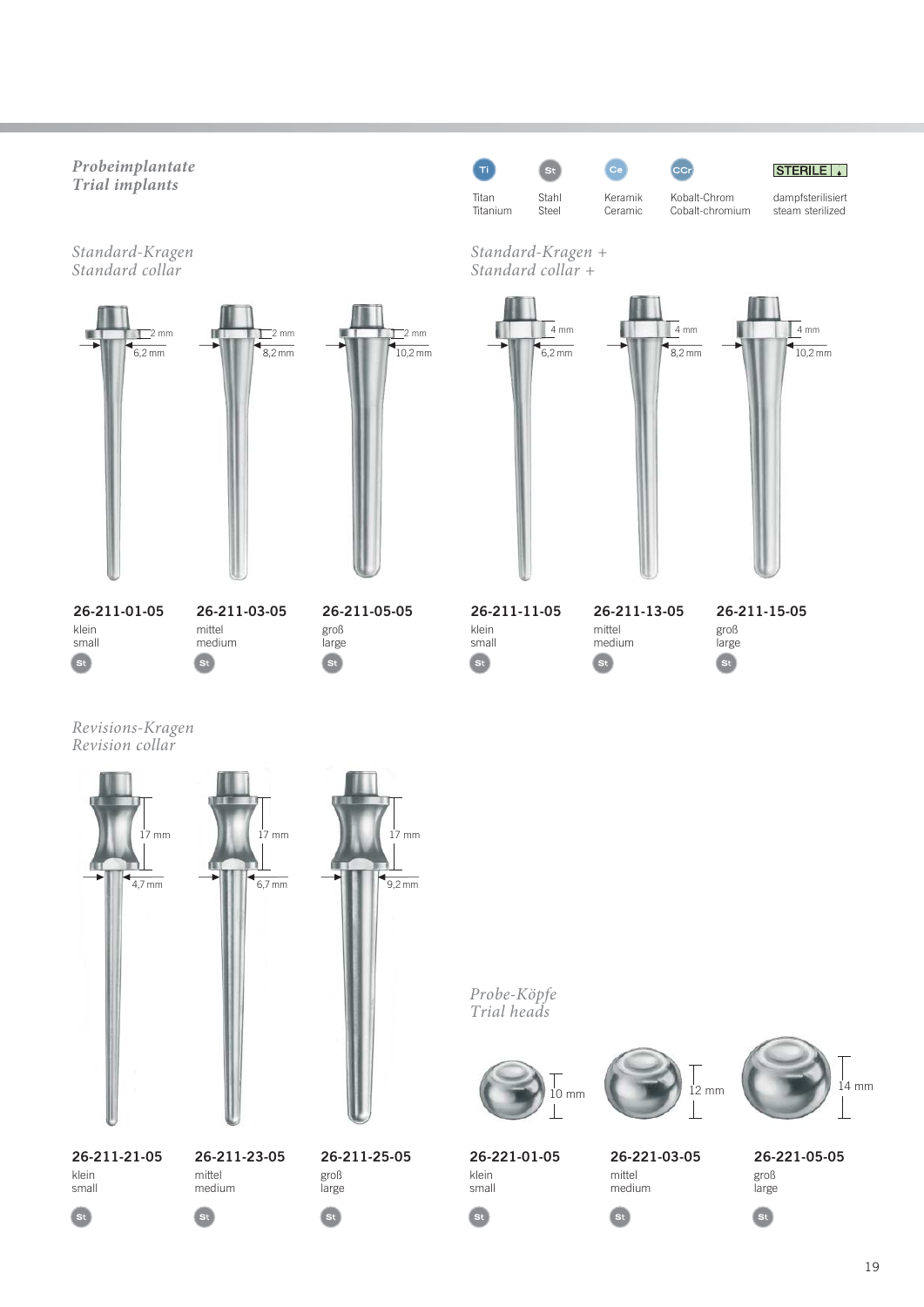#### PRODUKTSORTIMENT: *Instrumente* PRODUCT RANGE: *Instruments*

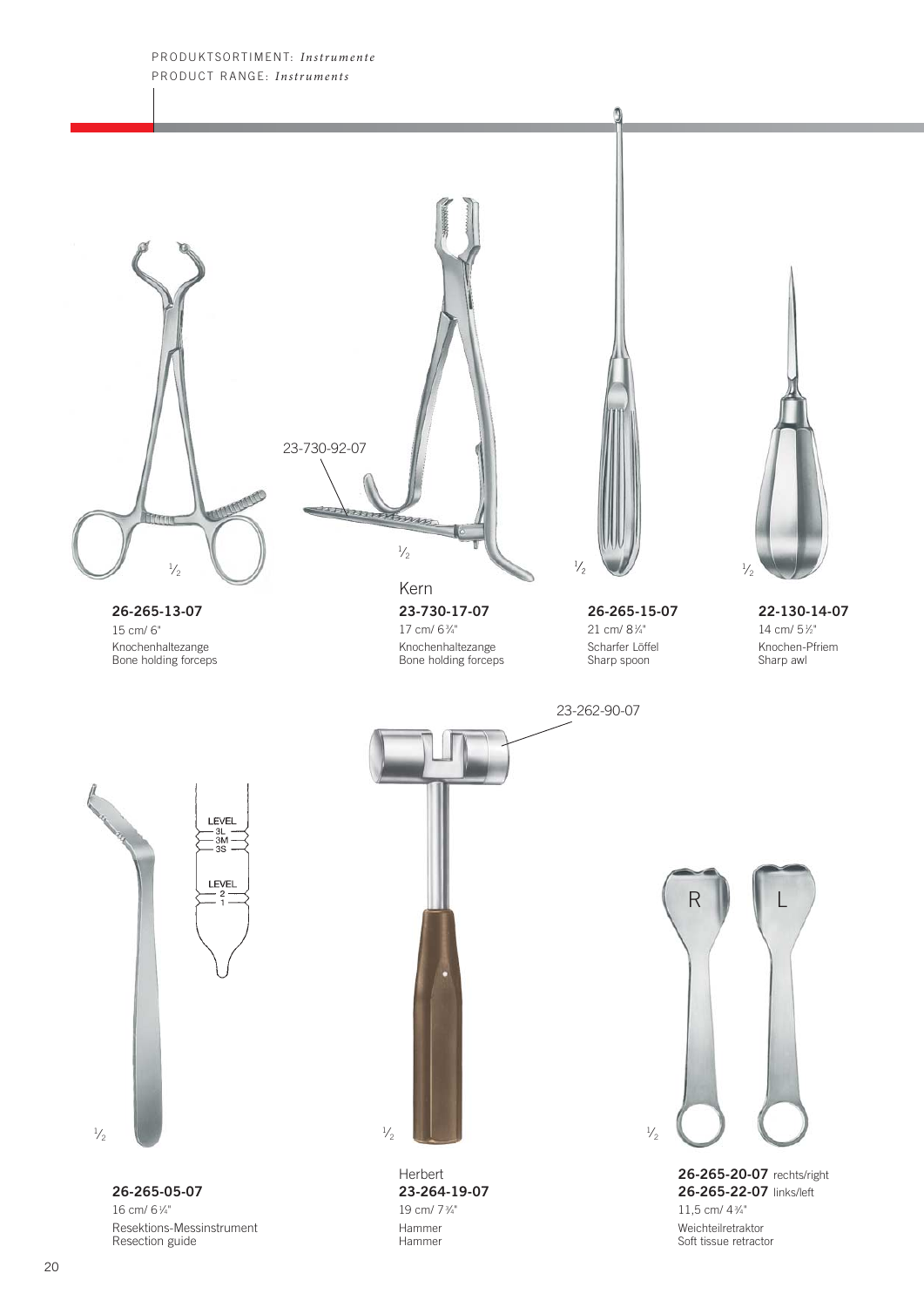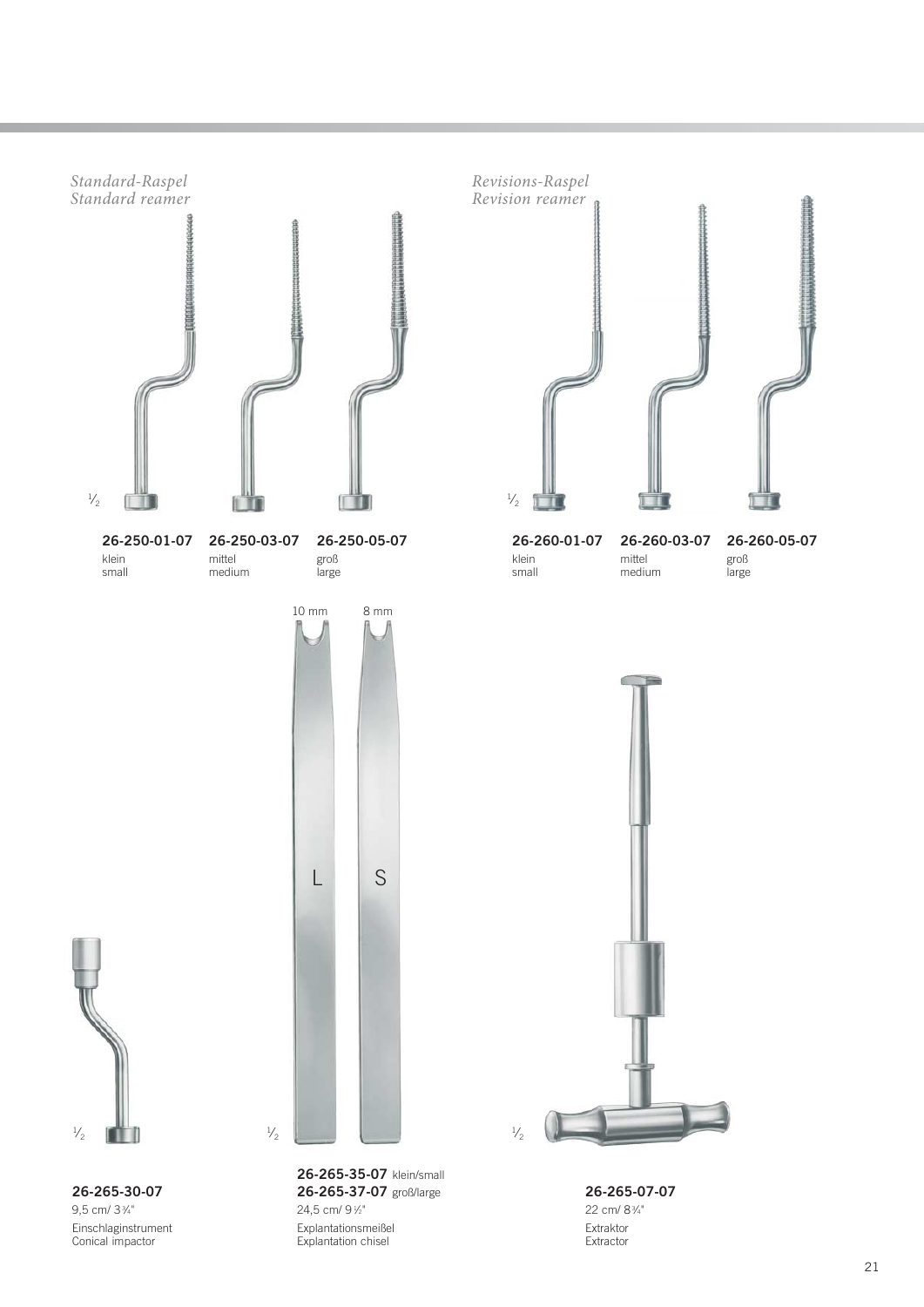# *26-200-00-00 Set*

| Implantate                    |                                   |
|-------------------------------|-----------------------------------|
| 1 x 26-210-01-09              | UHP-Standard-Schaft, klein        |
| 1 x 26-210-03-09              | UHP-Standard-Schaft, mittel       |
| 1 x 26-210-05-09              | UHP-Standard-Schaft, groß         |
| $1 \times 26 - 210 - 11 - 09$ | UHP-Standard+-Schaft, klein       |
| $1 \times 26 - 210 - 13 - 09$ | UHP-Standard+-Schaft, mittel      |
| 1 x 26-210-15-09              | UHP-Standard+-Schaft, groß        |
| $1 \times 26 - 210 - 21 - 09$ | UHP-Revisions-Schaft, klein       |
| 1 x 26-210-23-09              | UHP-Revisions-Schaft, mittel      |
| $1 \times 26 - 210 - 25 - 09$ | UHP-Revisions-Schaft, groß        |
| $1 \times 26 - 220 - 01 - 04$ | UHP-Prothesenkopf Keramik, klein  |
| 1 x 26-220-03-04              | UHP-Prothesenkopf Keramik, mittel |
| 1 x 26-220-05-04              | UHP-Prothesenkopf Keramik, groß   |

# **Probe-Implantate**

| 1 x 26-211-01-05              | Probe-Standard-Schaft, klein       |  |
|-------------------------------|------------------------------------|--|
| 1 x 26-211-03-05              | Probe-Standard-Schaft, mittel      |  |
| 1 x 26-211-05-05              | Probe-Standard-Schaft, groß        |  |
| $1 \times 26 - 211 - 11 - 05$ | Probe-Standard+-Schaft, klein      |  |
| 1 x 26-211-13-05              | Probe-Standard+-Schaft, mittel     |  |
| 1 x 26-211-15-05              | Probe-Standard+-Schaft, groß       |  |
| 1 x 26-211-21-05              | Probe-Revisions-Schaft, klein      |  |
| 1 x 26-211-23-05              | Probe-Revisions-Schaft, mittel     |  |
| 1 x 26-211-25-05              | Probe-Revisions-Schaft, groß       |  |
| 1 x 26-221-01-05              | Probe-Prothesenkopf Metall, klein  |  |
| 1 x 26-221-03-05              | Probe-Prothesenkopf Metall, mittel |  |
| 1 x 26-221-05-05              | Probe-Prothesenkopf Metall, groß   |  |

#### **Instrumente**

| $1 \times 22 - 130 - 14 - 07$ | Knochen-Pfriem             |
|-------------------------------|----------------------------|
| 1 x 23-264-19-07              | Herbert-Hammer             |
| 1 x 23-730-17-07              | Knochen-Haltezange         |
| 1 x 26-265-13-07              | Knochen-Haltezange         |
| $1 \times 26 - 250 - 01 - 07$ | Standard-Raspel, klein     |
| 1 x 26-250-03-07              | Standard-Raspel, mittel    |
| 1 x 26-250-05-07              | Standard-Raspel, groß      |
| 1 x 26-260-01-07              | Revisions-Raspel, klein    |
| 1 x 26-260-03-07              | Revisions-Raspel, mittel   |
| 1 x 26-260-05-07              | Revisions-Raspel, groß     |
| $1 \times 26 - 265 - 05 - 07$ | Resektionsmessinstrument   |
| 1 x 26-265-07-07              | <b>Fxtraktor</b>           |
| $1 \times 26 - 265 - 15 - 07$ | Scharfer I öffel           |
| 1 x 26-265-20-07              | Weichteilretraktor, rechts |
| 1 x 26-265-22-07              | Weichteilretraktor, links  |
| 1 x 26-265-30-07              | Einschlaginstrument        |
| 1 x 26-265-35-07              | Explantationsmeißel, klein |
| 1 x 26-265-37-07              | Explantationsmeißel, groß  |
|                               |                            |

#### **Lagerung**

| 1 x 55-443-22-04              | Codierschild mit Beschriftung, ohne Loch |
|-------------------------------|------------------------------------------|
| 1 x 55-443-13-04              | Farbreiter, blau                         |
| 1 x 55-442-13-04              | MicroStop®-Container 140 x 300 x 600 mm  |
| 1 x 55-910-16-01              | Revisions-Implantate-Rack                |
| 1 x 55-910-17-01              | Standard-Implantate-Rack                 |
| 1 x 55-910-18-01              | Instrumenten-Rack                        |
| $1 \times 90 - 666 - 52 - 21$ | Röntgen-Schablone Standard               |
| 1 x 90-667-52-21              | Röntgen-Schablone Standard+              |
| 1 x 90-668-52-21              | Röntgen-Schablone Revision               |

# *26-200-00-00 Set*

| <b>Implants</b>               |                            |
|-------------------------------|----------------------------|
| 1 x 26-210-01-05              | UHP standard stem, small   |
| 1 x 26-210-03-05              | UHP standard stem, medium  |
| 1 x 26-210-05-05              | UHP standard stem, large   |
| $1 \times 26 - 210 - 11 - 05$ | UHP standard+ stem, small  |
| $1 \times 26 - 210 - 13 - 05$ | UHP standard+ stem, medium |
| $1 \times 26 - 210 - 15 - 05$ | UHP standard+ stem, large  |
| $1 \times 26 - 210 - 21 - 05$ | UHP revision stem, small   |
| 1 x 26-210-23-05              | UHP revision stem, medium  |
| $1 \times 26 - 210 - 25 - 05$ | UHP revision stem, large   |
| 1 x 26-220-01-04              | UHP ceramic head, small    |
| 1 x 26-220-03-04              | UHP ceramic head, medium   |
| $1 \times 26 - 220 - 05 - 04$ | UHP ceramic head, large    |

#### **Trial Implants**

| 1 x 26-211-01-05              | Trial standard stem, small   |
|-------------------------------|------------------------------|
| $1 \times 26 - 211 - 03 - 05$ | Trial standard stem, medium  |
| 1 x 26-211-05-05              | Trial standard stem, large   |
| $1 \times 26 - 211 - 11 - 05$ | Trial standard+ stem, small  |
| $1 \times 26 - 211 - 13 - 05$ | Trial standard+ stem, medium |
| $1 \times 26 - 211 - 15 - 05$ | Trial standard+ stem, large  |
| $1 \times 26 - 211 - 21 - 05$ | Trial revision stem, small   |
| $1 \times 26 - 211 - 23 - 05$ | Trial revision stem, medium  |
| $1 \times 26 - 211 - 25 - 05$ | Trial revision stem, large   |
| $1 \times 26 - 221 - 01 - 05$ | Trial metallic head, small   |
| $1 \times 26 - 221 - 03 - 05$ | Trial metallic head, medium  |
| 1 x 26-221-05-05              | Trial metallic head, large   |

#### **Instruments**

| $1 \times 22 - 130 - 14 - 07$ | Sharp awl                    |
|-------------------------------|------------------------------|
| 1 x 23-264-19-07              | Herbert hammer               |
| 1 x 23-730-17-07              | Bone holding forceps         |
| 1 x 26-265-13-07              | Bone holding forceps         |
| $1 \times 26 - 250 - 01 - 07$ | Standard reamer, small       |
| 1 x 26-250-03-07              | Standard reamer, medium      |
| 1 x 26-250-05-07              | Standard reamer, large       |
| $1 \times 26 - 260 - 01 - 07$ | Revision reamer, small       |
| 1 x 26-260-03-07              | Revision reamer, medium      |
| 1 x 26-260-05-07              | Revision reamer, large       |
| $1 \times 26 - 265 - 05 - 07$ | Resection guide              |
| 1 x 26-265-07-07              | <b>Extractor</b>             |
| $1 \times 26 - 265 - 15 - 07$ | Sharp spoon                  |
| $1 \times 26 - 265 - 20 - 07$ | Soft tissue retractor, right |
| 1 x 26-265-22-07              | Soft tissue retractor, left  |
| 1 x 26-265-30-07              | Cone impactor                |
| 1 x 26-265-35-07              | Explantation chisel, small   |
| 1 x 26-265-37-07              | Explantation chisel, large   |

#### **Storage**

| $1 \times 55 - 443 - 22 - 04$ | Coding label with text, w/o hole               |
|-------------------------------|------------------------------------------------|
| 1 x 55-443-13-04              | Color tab, blue                                |
| 1 x 55-869-13-04              | MicroStop® container, 140 x 300 x 600 mm       |
| 1 x 55-910-16-01              | Sterilisation tray for trial revision implants |
| 1 x 55-910-17-01              | Sterilisation tray for trial standard implants |
| 1 x 55-910-18-01              | Sterilisation tray for instruments             |
| 1 x 90-666-52-21              | X-Ray template Standard                        |
| 1 x 90-667-52-21              | X-Ray template Standard+                       |
| 1 x 90-668-52-21              | X-Ray template Revision                        |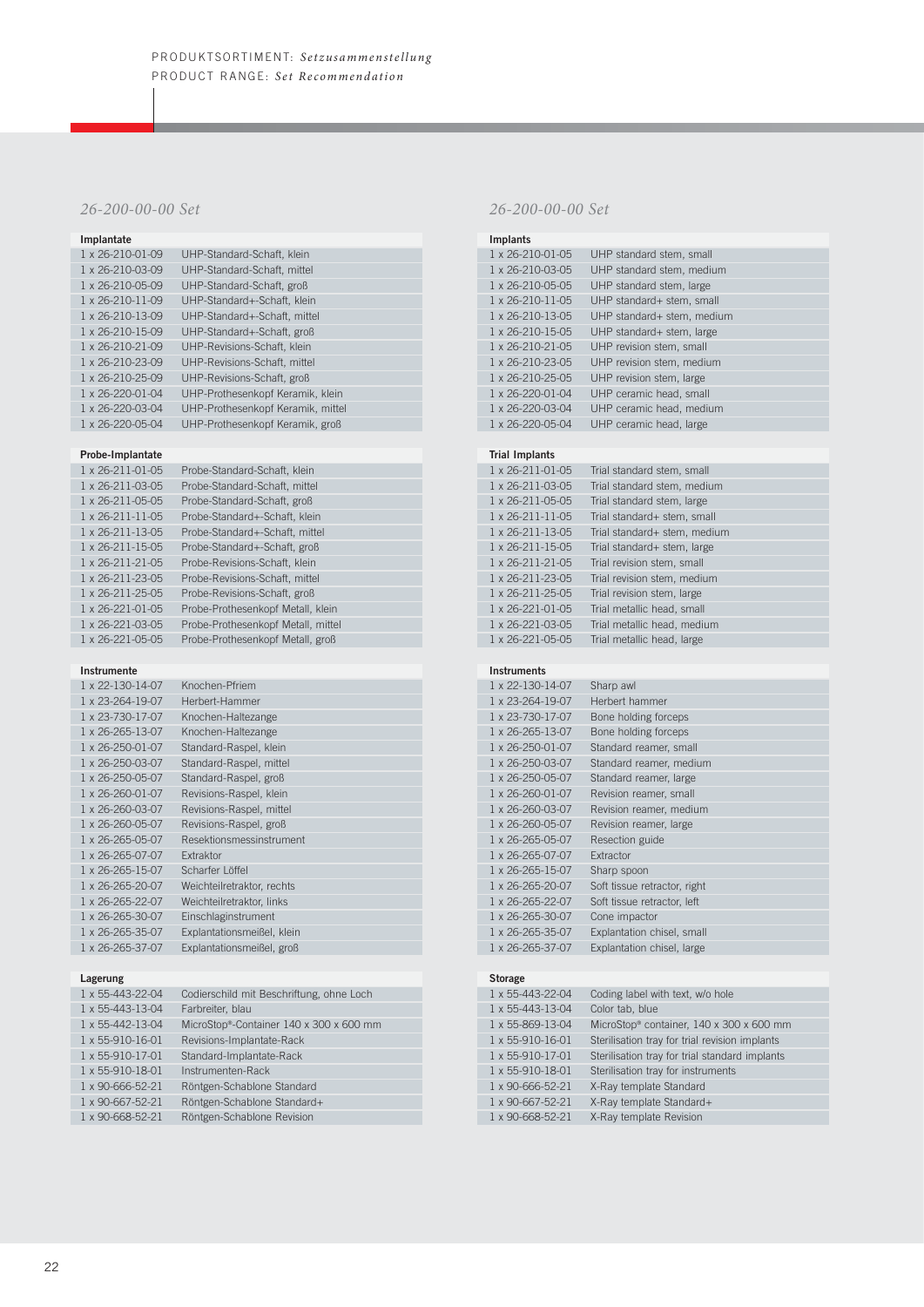

# *Sterilisation*

Die Implantate werden steril und einzeln verpackt ausgeliefert. Sofern sich das Implantat noch in der verschlossenen Verpackung befindet und das Mindesthaltbarkeitsdatum überschritten ist, kann eine Resterilisation der Prothesenschäfte durch den Hersteller gegen Gebühr erfolgen.

# *Verwendete Werkstoffe:*

| Prothesen           | Titan             |
|---------------------|-------------------|
| <b>Beschichtung</b> | Titan             |
| Keramik-Köpfe       | Zirkonium-Keramik |
| Kobalt-Chrom-Köpfe  | CoCr ISO 5832/4   |

# *Sterilisation*

The implants are delivered sterile and singly packed. Resterilisation of the implants after the expiry date has run out is possible through the manufacturer, as long as the packaging is still sealed.

#### *Used materials:*

 $\odot$ 

| Prostheses          | Titanium         |
|---------------------|------------------|
| Coating             | Titanium         |
| Ceramic heads       | Zirkonia ceramic |
| Cobalt-Chrome heads | CoCr ISO 5832/4  |



 $\odot$ 

UHP-CD-ROM (90-738-31)

UHP-Endoprothesenpass (90-226-59-10)

UHP Endoprosthesis passport (90-226-59-10)

UHP CD-ROM (90-738-31)